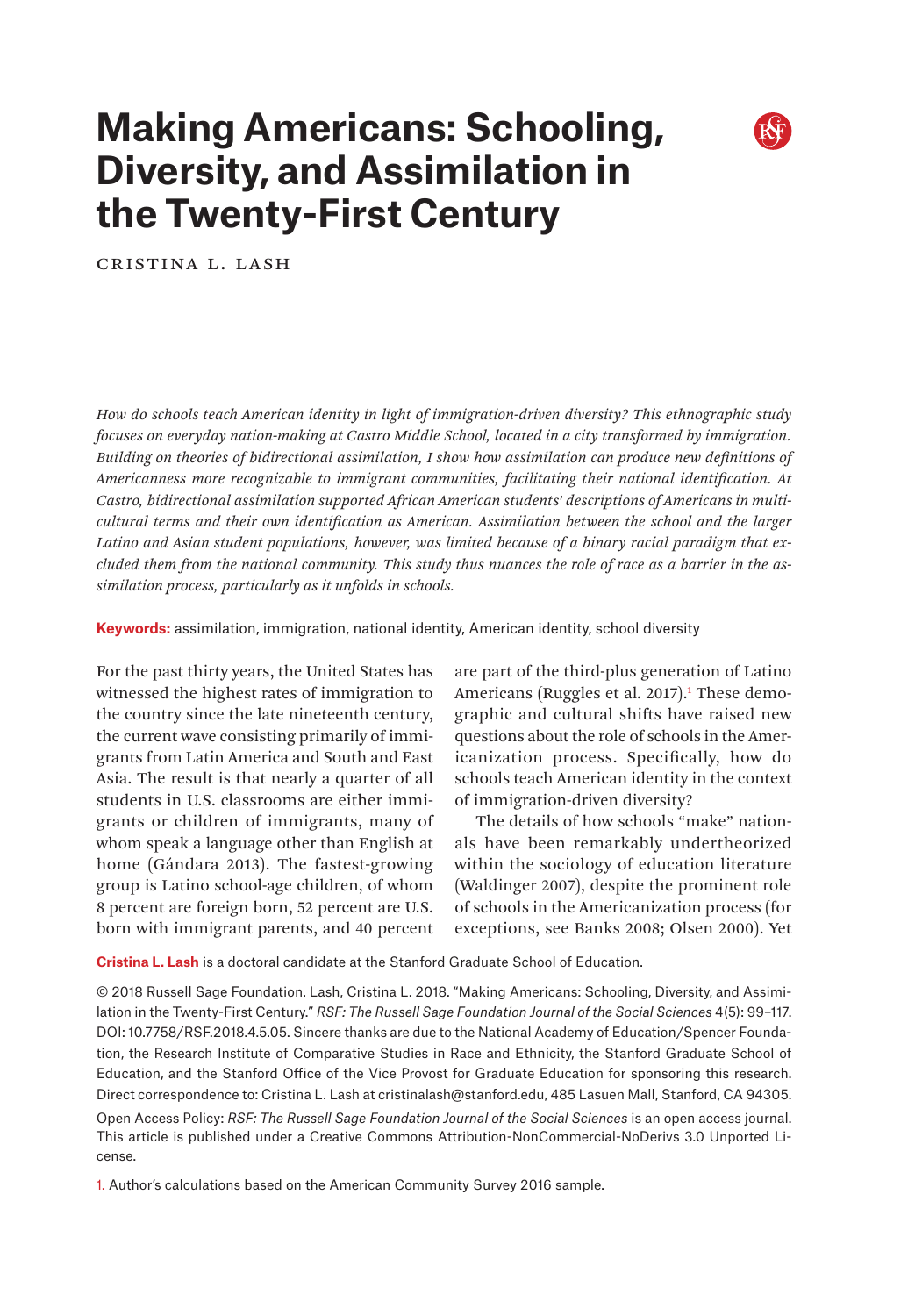such analyses are increasingly imperative as the changing demographies of the nation have become a source of growing conflict across the country. The current political climate shows a rise in white nativism and hate crimes against immigrants, people of color, Muslims, and LGBT (lesbian, gay, bisexual, transgender) members, including a significant spike in the days immediately following the election of Donald Trump as president of the United States on November 8, 2016 (Federal Bureau of Investigation 2016; Miller and Werner-Winslow 2016). On top of already fierce debates and protests over the ethnic content of the U.S. history curriculum, such as in Arizona and Texas in 2010 and in Colorado in 2014, the recent rise in national intergroup conflict points to the challenge facing schools to teach American identity within a demographically and culturally shifting nation, and the need for research to examine these dynamics in context.<sup>2</sup>

This article thus focuses on the everyday ways that schools teach middle school students what it means to be American in the context of immigration-driven diversity and presents findings from an ethnographic study of Castro Middle School, a diverse school in a city profoundly shaped by immigration. It reveals how American nationals and foreigners are "made" at Castro through direct classroom instruction, school events and programming, and daily interactions between peers, teachers, and staff.

The findings illustrate how efforts to reduce the ethnic distance between schools and their minority student populations may be explained as a process of two-way assimilation, whereby both mainstream institutions and immigrant communities undergo ethnic change and become more alike (Alba and Nee 2003; Jiménez 2017). Through this process of assimilation, a social context emerges in which a "true American" includes the cultural attributes of particular ethnic minority groups, facilitating the national identification of minority students and their definition of *American* in multicultural terms. Race, however, remains a significant barrier in the assimilation process (Portes and Zhou 1993). At Castro, the staff's desire to reproduce a multicultural nation was significantly limited by a black-white racial binary paradigm in which race and diversity were conceived almost exclusively in terms of blacks and whites (Perea 1997). Thus, although Castro staff consciously reduced the ethnic distance between the school and their small African American population, they did little to reduce the ethnic distance with their much larger Latino and Asian student populations, limiting the process of bidirectional assimilation.

## Schooling, Assimilation, and Nation-Making

According to the political scientist Elizabeth Theiss-Morse, national members are able to recognize each other based on social boundaries that define the prototypical or core national (2009; see also Miller 1995). These social boundaries are often based on ascriptive characteristics, including race, ethnicity, and language (Theiss-Morse 2009; Smith 1991; Anderson 1983), but may also be based on more civic attributes and political beliefs, such as liberalism and individualism (Smith 1991; Smith 1997). This mutual recognition is necessary for nationals to believe they belong together as a group, though they will never meet most of their compatriots (see also Anderson 1983). As the political theorist David Miller notes, "nations are not aggregates of people distinguished by their physical or cultural traits, but communities whose very *existence* depends upon mutual recognition" (1995, 23, emphasis added). How nationals imagine the social boundaries of the national community often influences which people or groups receive the full benefits and protections of the state and full rights of membership within the national polity (Anderson 1983). Yet the existing literature on national identity has done little to explain how children learn the boundaries of the nation in the first place or the social processes

2. In 2010 in Tucson, Arizona, protesters fought a ban on ethnic studies curriculum. Marches and rallies in Austin, Texas, the same year similarly opposed the school board's decision to change ethnic content in the U.S. history curriculum. In 2014 in Denver, Colorado, debates and protests ensued over the school board decision to limit topics in U.S. history that emphasized race, class, and ethnicity, which were argued to be un-American.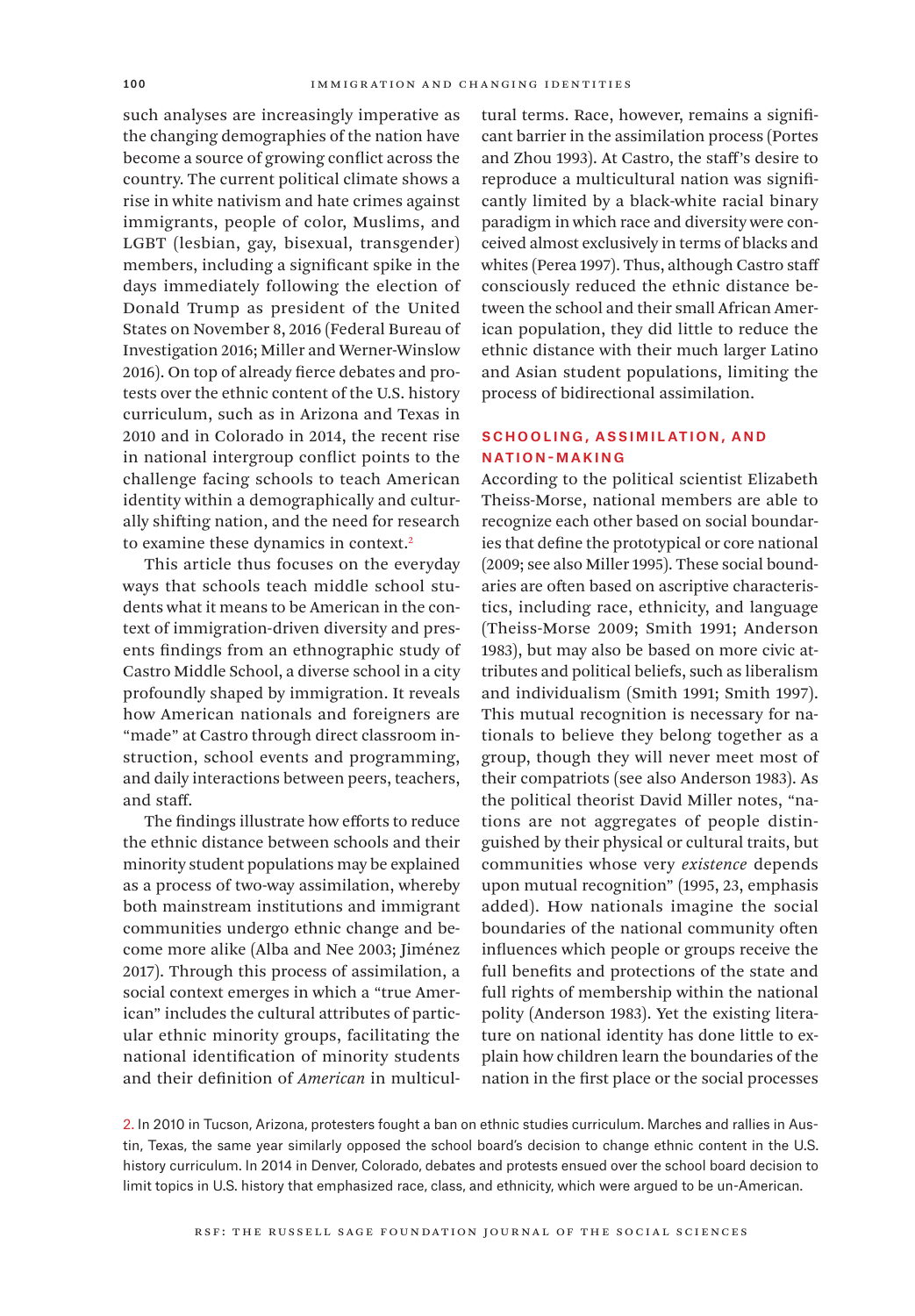that lead to eventual national identification*,*  including assimilation.

Assimilation is, in fact, a process of ethnic change whereby "foreigners" become nationals even as the characteristics of a national may change (Waldinger 2003, 2007). Moreover, the image of the core national in large part directs both the Americanization and assimilation processes for minority and immigrant groups.

Classic theories of assimilation have treated it as a process of cultural subtraction, whereby the ethnic elements of the individual are stripped away and replaced with Anglo European cultural and linguistic norms (Gordon 1964; Park and Burgess 1921; Donato 1997). Indeed, the common school movement led by Horace Mann in the late nineteenth century was in many ways designed to assimilate European immigrants from Germany, Ireland, Italy, and Poland into a common American culture, and to make American citizens who would serve the new republic (Tyack 1967; Labaree 1997). These European immigrants were eventually racialized as white as social acceptance in antebellum America became defined by a shared hatred toward and distance from African Americans (Ignatiev 1995; Roediger 1991). As the boundaries of the American mainstream became more defined by whiteness, these boundaries were enforced through structural racism in American institutions, including the Chinese Exclusion Act of 1882, Jim Crow policies of the South, and the segregated "Mexican schools" of the American Southwest.

The early assimilation scholars Robert Park and Ernest Burgess believed that race, and specifically whiteness, determined who was able to assimilate into a common American culture and who was not (1921). Although assimilation was seen as fully possible for white ethnic groups, it was (at best) only partially possible for nonwhite groups, including African Americans and the Japanese. Latinos were also viewed as racial outsiders who would never blend into the mainstream (Donato 1997). Later theories of assimilation emerging in the midand late twentieth century—including those forwarded by Milton Gordon (1964) and Alejandro Portes and Min Zhou (1993)—similarly described the core group (or upwardly mobile sector) of American society as white and

middle-class, and it was into this culture that immigrants were presumed to assimilate. Notably, these theories share the assumption that the boundaries of the American mainstream are normative and based on roughly the same ethnocultural features, rather than socially constructed and contested (Anderson 1983). Only the immigrant community is presumed to undergo cultural change as it moves toward a fixed point of Americanness.

Sociologists have recently shifted on this point, suggesting a more dynamic construction of the nation that is shaped by both immigrant communities and the host society (Alba and Nee 2003; Jiménez 2017). Richard Alba and Victor Nee, for example, argue that assimilation is a bidirectional process of ethnic change experienced by both the host society and the immigrant community, leading to an overall decline of ethnic distinction (2003). Rather than presume that the mainstream is fixed as white or middle class, the authors suggest that bidirectional assimilation takes into account changes made within mainstream institutions (such as schools, organizations, churches) as they also evolve toward a common culture with ethnic minorities. Yet Alba and Nee do not develop national identity as an independent construct within their conceptual model. Although they describe how immigrants become part of and eventually change the American mainstream, they do not distinguish between the mainstream (defined primarily by the dominant group) and the imagined national community (Waldinger 2003). Tomás Jiménez similarly describes assimilation as a relational (or give and take) process of cultural change between the host society and immigrant community over time, but adds that the host society has changed their understanding of American national identity as a consequence of long-term immigration (2017). Still, this research leaves open the question of whether these shifts in national perceptions are shared by immigrants and their descendants, or how these new perceptions of Americanness shape their national identification.

This research thus provides an important conceptual bridge between assimilation theory and social theories of national identity. I argue that through this process of relational or two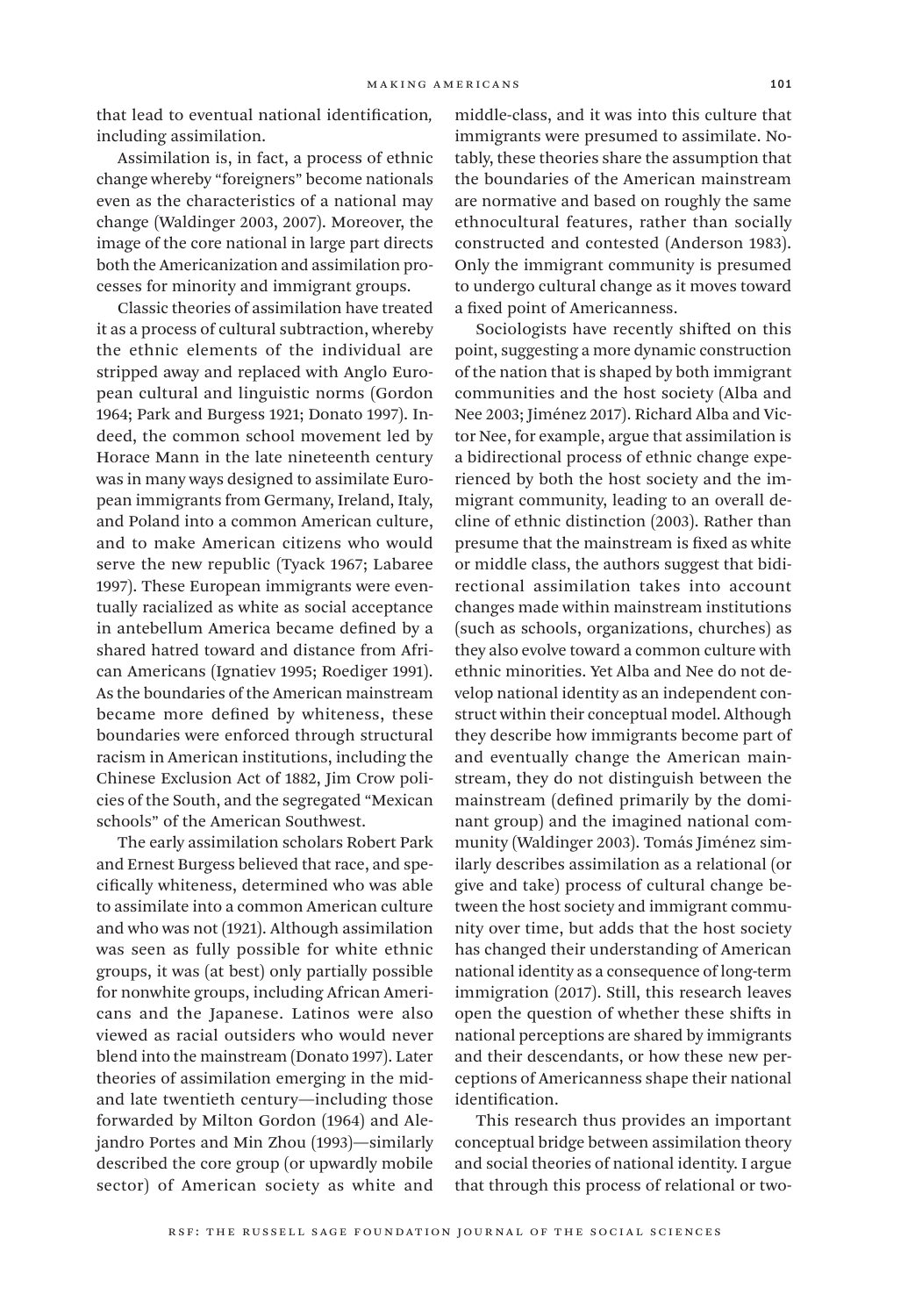way assimilation between immigrant communities and the host society, the social boundaries of the nation may change and a new definition of a core national (or "true American") may emerge that is more similar to immigrant communities. This new image of an American is also more recognizable to immigrant groups, thus allowing them to more easily see themselves as fellow members of the national community and identify as American. This article focuses on the interrelated processes of assimilation and national identity formation within the context of schools—key nationalizing institutions. My analysis highlights the specific mechanisms of assimilation within schools that allow for this mutual recognition to occur (or not), and how these processes shape students' national identification.

Education scholars have previously analyzed assimilation as a process of change occurring only among immigrants and their descendants (Ogbu and Simons 1998; Brown 2004; Yoon, Simpson, and Haag 2010), rather than as bidirectional change with the host society. Moreover, critical scholars within education have strongly critiqued assimilation because of its long association with ethnic erasure and positioning whiteness and standard English as the cultural norm (Ladson-Billings 1999; Valenzuela 1999). What has been missing is an analysis of how, over time, schools can also undergo ethnic change to become more like the minority communities they serve.

The closest theories that describe a crossfertilization between student and school cultures come from the scholarship on culturally responsive teaching (CRT) and critical multicultural education (CME) (Ladson-Billings 1995, 1999; Sleeter 2012). CRT and CME are paradigms that construct racially and ethnically marginalized students as valuable contributors of knowledge whose diverse experiences are assets to student learning. CRT and CME also have an explicit antiracism, social justice agenda that prioritizes equity and inclusion in school programming and structures. One of the underlying assumptions of CRT is the belief that the degree of ethnocultural mismatch (or ethnic distance) between students and their teachers, curriculum, and school culture profoundly influences student achievement, motivation, and sense of belonging at their school. Despite the lack of any specific blueprint for how teachers should reduce this ethnic distance, as they are expected to tailor their instruction to the identities of the children in their seats, a primary focus of CRT and CME has been to provide diverse students with access to a range of multicultural curricula and academic learning tools that reflect their cultural identities.

Staff efforts to reduce the ethnic distance with their students—for example, through CRT, hiring teachers of similar ethnic backgrounds to the students, or having school assemblies to celebrate the accomplishments of various ethnic groups—are, in fact, indicators of bidirectional assimilation between the students and their schooling institution, resulting in an overall decline of ethnic distinction. By reconceptualizing such school practices through the lens of assimilation, the link between these practices and the emergence of new models of Americanness within schools comes into clearer focus.

Although CRT assumes that schools will be responsive to the ethnic and cultural identities of students within the local context, some evidence indicates that school reform since the civil rights era has predominately focused on the experiences of African Americans, giving far less attention to the incorporation of other racial groups, including Latino and Asian subgroups (Donato 1997). The education historian Rubén Donato argues that the experience of African Americans and their struggle for civil rights has dominated U.S. historical memory and often serves as the frame of reference for current discussions in education reform (1997). Thus, Latinos and Asians are largely left out of the historical record of civil rights, erasing the agency of these communities in desegregation and advocacy for bilingual education and culturally appropriate curriculum. According to the legal scholar Juan Perea, these historical omissions are evidence of a black-white racial binary paradigm that dominates the racial discourse within the United States (1997). In this paradigm, race in America is constructed primarily or exclusively in terms of blacks and whites. It limits the sets of problems that may be recognized in racial discourse, and creates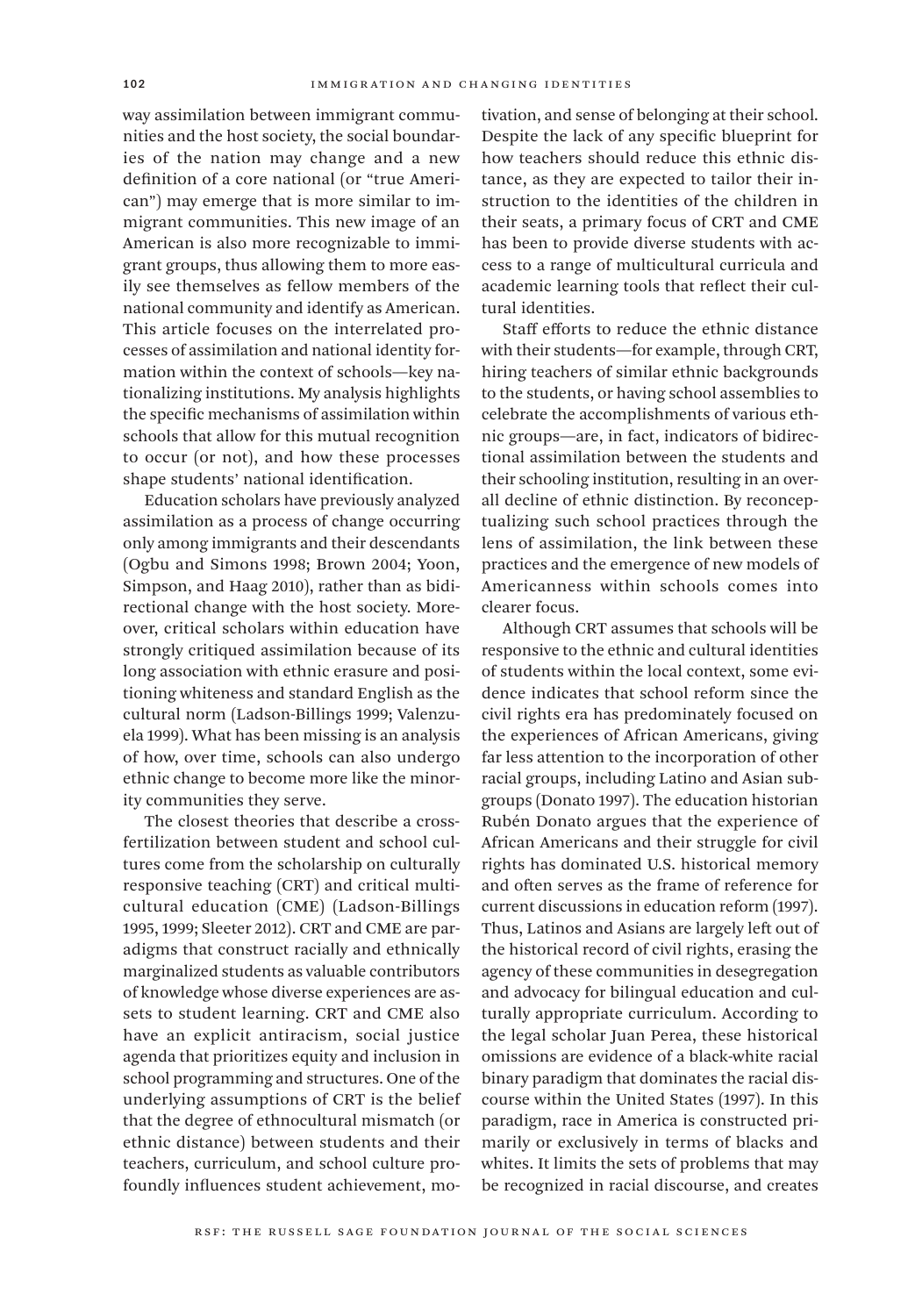significant distortions in the way people learn to view Latinos and Asians, including perpetuating negative stereotypes. The relative absence of Latino and Asian subgroups from local histories and U.S. history curriculum further relegates the contributions and longtime struggles of these communities to insignificance and, ultimately, leaves teachers with fewer resources to apply CME to a wider range of cultural identities (Menchaca 1995; Oboler 1997; Yosso 2002).

At Castro Middle School, a black-white racial paradigm among the staff limited their ability to reproduce the image of a multicultural nation among students and incorporate Latino and Asian–Pacific Islanders at the school. The staff described their use of CRT and multicultural education as guided by their desire to celebrate national diversity, promote tolerance and inclusion, and recognize injustice on the basis of race, income, and sexuality. Yet, in practice, the staff framed racial diversity as almost exclusively blacks and whites. Thus, although educators reduced the ethnic distance between the school and their small African American student population, they did not assimilate with the much larger Latino and Asian–Pacific Islander population. The findings further reveal that where Latino and Asian–Pacific Islander students were not provided a model of Americanness that was recognizable to them (that is, reflected their racial, ethnic, or linguistic identity), these students commonly defaulted to the hegemonic definition of American as white and English monolingual.

#### Methodology

Drawing from prior research on national identity, I operationalized the construct of national identity to include values and beliefs (such as democracy and individualism), cultural practices and traditions (such as holidays and festivals), ethnoracial and linguistic boundaries (how nationals distinguish themselves from foreigners based on ethnic, racial, and linguistic categories), and common myths and heroes (such as famous battles and political leaders) (Smith 1991; Theiss-Morse 2009).

To document the everyday practices of nation-making in schools, I conducted seven months of ethnographic fieldwork in Castro Middle School during the 2014–2015 school year (Fox and Miller-Idriss 2008).<sup>3</sup> I selected Castro for its geographic location in Bridgeview, a city in California that has been dramatically transformed by immigration. Between 1970 and 1990, Bridgeview changed from a predominately white working-class city with a small African American population to a primary destination for immigrant families from Latin America and Asia. By 2010, its Latino population had grown to 40 percent, and Asians and Pacific Islanders made up another 25 percent. The diverse students at Castro well represent the changing demographics of the larger city. Most of the students are U.S.-born children of immigrants. Their families represent an array of national origins, including Mexico, Honduras, Guatemala, China, the Philippines, Iraq, Saudi Arabia, and Fiji. The majority of students are Latino (55 percent) and predominately of Mexican descent. Approximately 25 percent are Asian or Pacific Islander, and include a fastgrowing Filipino population. Of the remainder, 10 percent are African American and 7 percent are white. Test score data from the California Department of Education show that Asian and Filipino students significantly outperform Latino, Pacific Islander, and African American students at Castro and in the school district. In 2014–2015, 76 percent of students were lowincome and eligible for free or reduced-price lunch.

Although the socially diverse demographics and large second-generation student population of Castro are increasingly characteristic of schools located in urban centers across the country, the ethnic diversity of the Castro staff far exceeds that of the national teaching force.<sup>4</sup> Among the twenty-seven staff members, including the administration, teachers, and parent outreach coordinator, the ethnoracial composition was roughly 56 percent white, 19 percent African American, 11 percent Latino, and 11 percent Asian–Pacific Islander. The diversity of the staff and students (including the limited pres-

3. I use pseudonyms for the school name, city name, and all names of respondents to protect anonymity.

4. The educator workforce nationally is roughly 80 percent white (U.S. Department of Education 2016).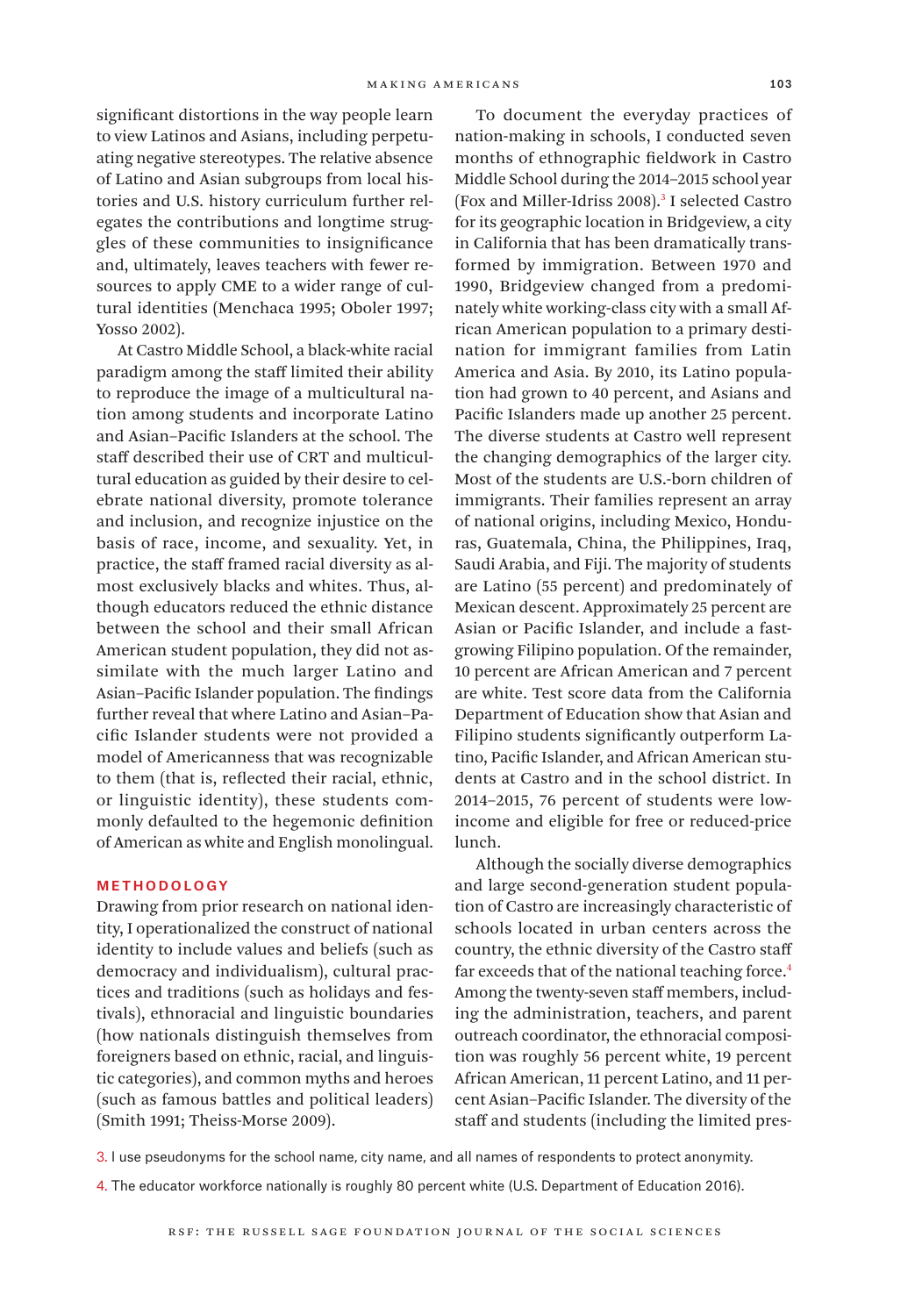ence of white students), and the progressive social politics of the local region made Castro a theoretically generative case to study how American identity is constructed within a school where we would strongly predict a multicultural national narrative to emerge. Although not generalizable in a statistical sense, the findings from this study also provide a sharper lens on how, within other school contexts with pronounced diversity, the process of assimilation can lead to a new shared image of national identity between the host society and immigrant community.

My methodology included participant observations three days a week at Castro, documenting how American identity was constructed during class lessons, in the curriculum, and through the social relations and structures of the school. This included observations in three eighth-grade U.S. history classrooms and three English-language arts (ELA) classrooms. The principal recommended the three teachers who taught both ELA and history for the study, and these teachers volunteered to participate. One ELA and history class served English learners (ELs) only, allowing me to assess whether American identity was constructed differently for EL students and mainstream students. I conducted additional participant observations in the cafeteria, main office, and on the schoolyard, as well as at various school events (performances, assemblies, staff meetings, and so on). I took photographs of school posters, murals, flyers, and notices as further evidence of the school's institutional culture.5

I conducted semistructured interviews with thirteen school staff members to ascertain the dominant model of American identity on campus, and the role of the school and local community in shaping this model. My respondents included nine seventh- and eighth-grade ELA and history teachers, the principal, assistant principal, academic counselor, and family outreach coordinator. School personnel shared their thoughts on the meaning of American identity in the twenty-first century and discussed how the social context of the school and local community influenced their pedagogy, programming, and organizational decisions.

Finally, I conducted semistructured individual interviews with thirty-five eighth-grade students (ages twelve through fourteen) from the observed ELA and history classes to assess how peer interactions, school structures, and classroom lessons shaped how students conceptualized American identity.<sup>6</sup> I selected consented student respondents that represented the different ethnic, racial, and generational status groups at the school. The final interview sample included seventeen Latino, nine black, four Asian–Pacific Islander, one white, and four other or mixed-race students representing a range of ethnicities, including Mexican, African American, Nigerian, Honduran, Saudi Arabian, Filipino, and Chinese. Nineteen of these students were males, sixteen were females. Most were second-generation immigrants, but the African American students had typically been in the country for at least three generations. Four students were immigrants. All interviews with students and staff were transcribed verbatim.

Using NVivo software, I coded, analyzed, and triangulated these data sources using a modified grounded theory approach (Charmaz 1995), guided by how national identity has previously been operationalized in the literature (that is, values and beliefs, cultural practices and traditions, ethnoracial and linguistic boundaries, and common myths and heroes). I specifically drew on Theiss-Morse's social theory of national identity to determine which characteristics were used by the staff to describe core na-

5. A note on positionality, within classrooms, I alternated between being a quiet observer and engaging directly with students. Occasionally I served as a teaching assistant, made copies, and tutored. With the students, I positioned myself as a trusting adult keenly interested in their experience, but not a formal staff member. My identity as a Mexican American with an immigrant mother and my experience growing up in urban communities were often points of connection with the students and helped build rapport and openness in our conversations.

6. All students were given a consent form to return with the signature of their parent or guardian in order to participate in the interview. I informed students that their participation was voluntary and would not affect their academic evaluation in any way.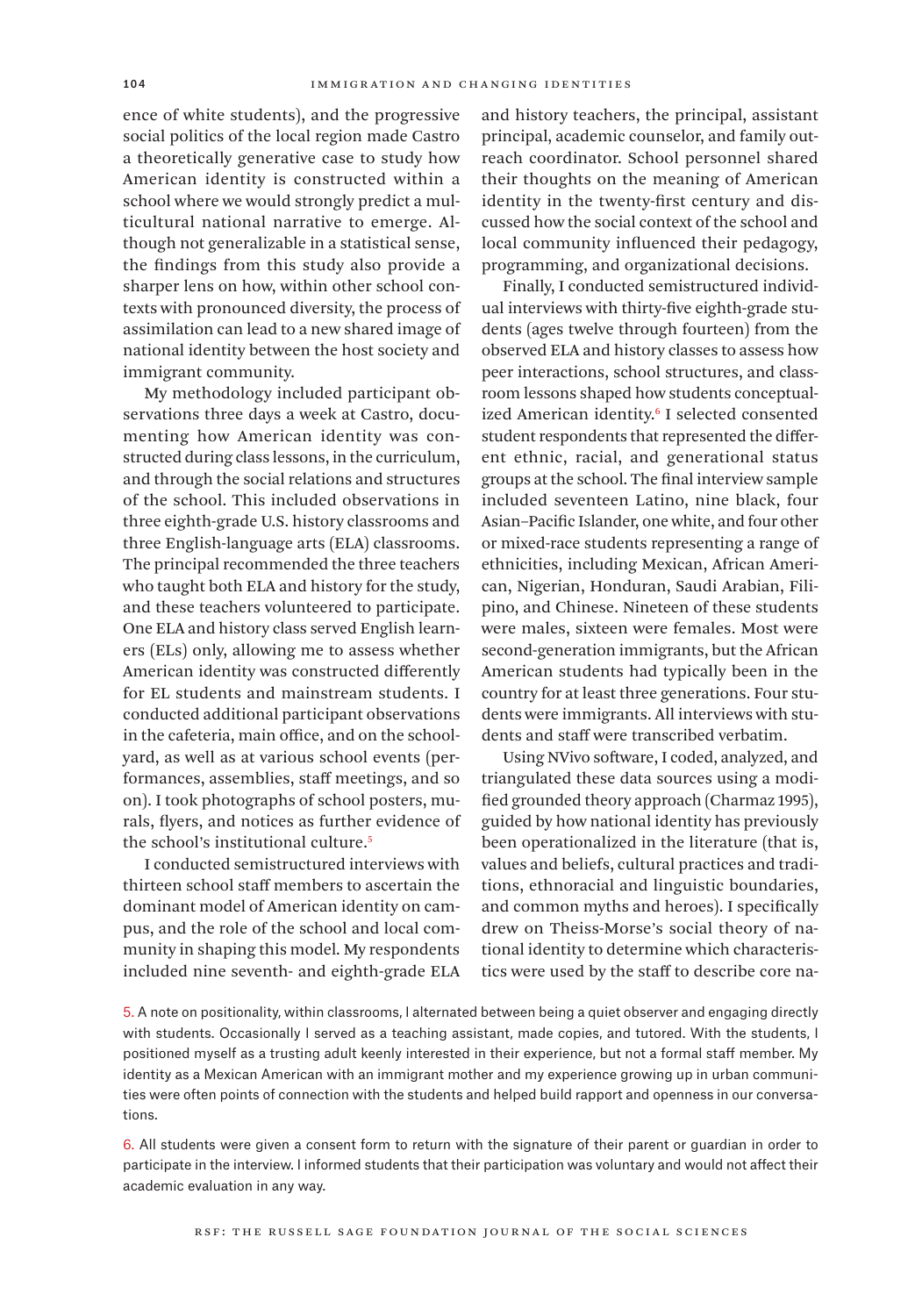tionals, peripheral nationals, and foreigners (2009). I then analyzed how the school reproduced their model of a core national in their efforts to reduce the ethnic distance with their minority students (evidence of assimilation). Finally, I assessed whether the students reproduced the school's model of a true American and how this shaped their national identification.

#### Staff Definitions of **AMERICAN IDENTITY**

Interviews with the Castro teachers and administrators showed that the staff shared a similar vision of the American nation.7 They described America as a land of great opportunity and freedom, including being a place where teachers could present multiple perspectives on American history, rather than a strictly Eurocentric perspective. They also described America as a diverse nation with respect to race, ethnicity, religion, and sexuality, noting that this diversity of culture is what makes the country great. Some staff members directly tied the nation's diversity to the country's long history of immigration. In general, the teachers and administration felt strongly about helping students learn and celebrate national diversity by incorporating curricula that was responsive to their students' own cultural identities.

The views of Mr. Freeman, an African American ELA teacher in his mid-forties, capture that of other staff members in this regard. He believed that the school should include ELA and history curricula that reflects the diverse identities of the students within Castro and the nation.

I really am a firm believer that teachers in this day and age with our changing population, not only in California but all across the United States, really need to be culturally sensitive, respectful and use materials that reflect the classroom. If we are truly a melting pot and every culture has something to contribute to the American experience, then why not use authors that have contributed and to show that to our students. So I've—we've read materials from Latino—Latino and Latina authors, we've read materials from Asian authors, Chinese, Japanese, Filipino authors. So I've tried to look at the population of my class and bring in materials that reflect, you know, their contribution to America.

Many of the staff expressed wanting to challenge the view that American history belongs to only white Americans by bringing in culturally responsive curricula. Ms. Fisher, for example, was a white teacher in her late fifties, and had taught English and history at the school for more than fifteen years. When asked what lessons from American history she hoped her students would remember in five years, she responded,

I've written quite a bit of curriculum about minorities represented in history and so when I go back and I look at some of the things we've done and some of the things we'll do in the future, it's always that—that they see people similar to them represented in history. So that would be the thing that I would like them to remember . . . that all of them represent history. It's not just the rich white guys, which is what the books do a lot of times.

In addition to acknowledging the nation's diversity, the staff described the unequal treatment of different social groups in the United States as a result of historic oppression and ongoing racism. Their examples of national injustice included recent events in Ferguson, Baltimore, and New York where unarmed black men were killed by police officers, rising antiimmigrant sentiment, and the struggle for marriage equality for gay couples. The staff therefore wanted to help students develop a critical understanding of the nation that acknowledged both diversity and inequality, and to prepare students to better embody America's values of acceptance, inclusion, and equality for all.

7. I use American to refer to the people of the United States or the sociopolitical community that defines the nation (Anderson 1983). I recognize that the Americas include two full continents, despite the colloquial usage of America or Americans to describe the people of the United States.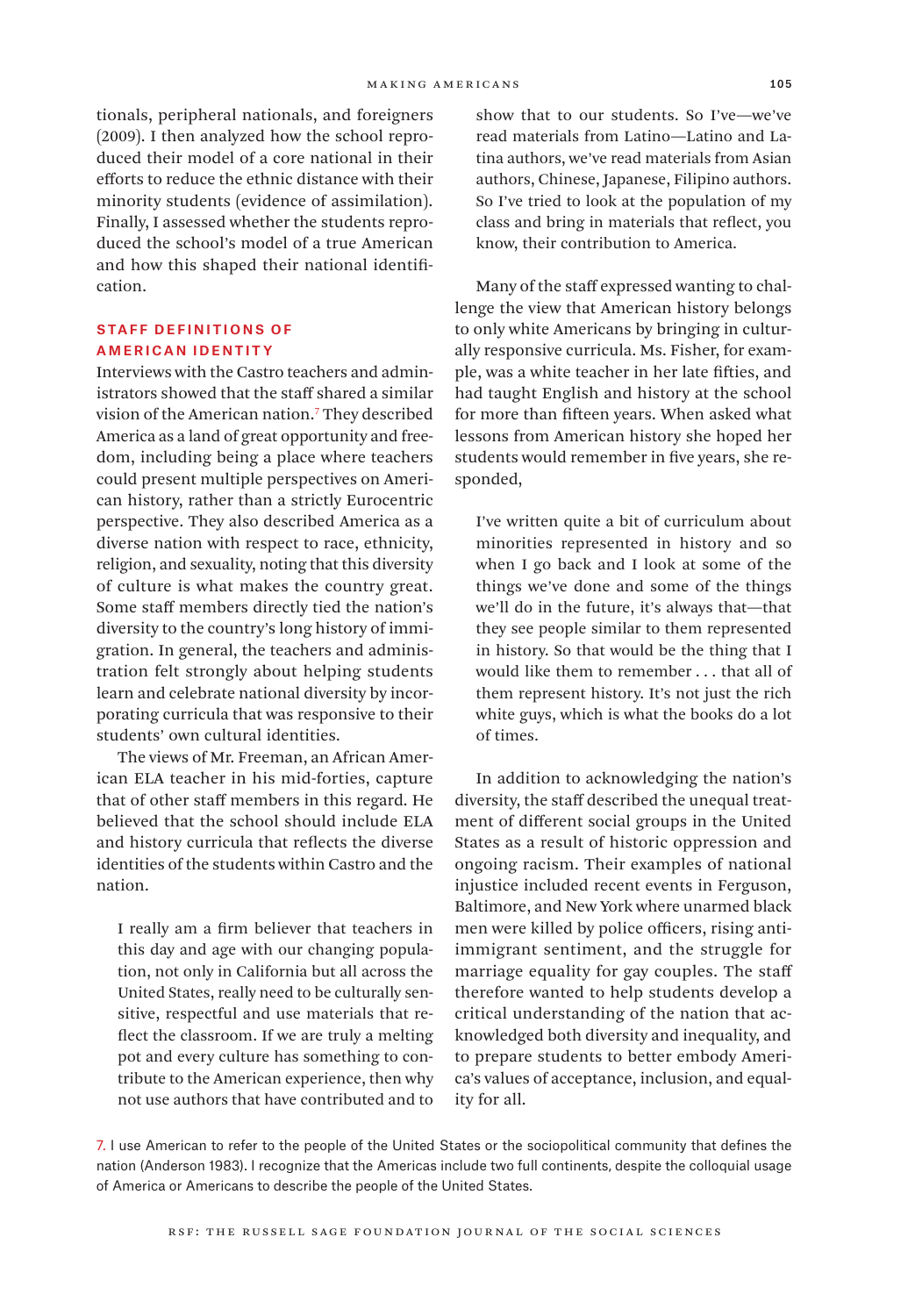# **FROM THEORY TO PRACTICE:** Limited Assimilation at Castro

Although the Castro staff outwardly expressed a desire to create the image of a multicultural, multiracial America at the school, in practice, celebrating diversity nearly always meant celebrating blackness and the contributions of African Americans, rather than the broader ethnic representation of the school. Though African American students made up only 10 percent of the student population, the staff almost exclusively reduced the ethnic distance between the school and the African American students. Consequently, they neither constructed a national image that included Latino or Asian Americans, nor did they assimilate with their much larger Latino and Asian–Pacific Islander student population.

Bidirectional assimilation with African Americans was visible at both the school and district level. For example, a major effort within the school district was the African American Achievement Initiative (AAAI), which prioritized strengthening family engagement for African American parents at their local school sites, ensuring teachers were trained in implementing culturally and linguistically responsive pedagogy, and creating a school climate that was inclusive of African Americans. Schools were responsible for hosting two AAAI meetings a year, yet at Castro, numerous afterschool events and assemblies throughout the school year were specifically dedicated to engaging African American parents and acknowledging African American students for their success in academic subjects, elective courses, sports, and school citizenship. These events were held either in the library in the center of campus, or in the multipurpose room, which served as the prime location for all-school events. According to the principal, AAAI events and similar school initiatives were equitydriven in an attempt to address the ongoing achievement gap between black students and Asian students at the school.

with their African American students through school-wide events and contests. In celebration of Black History Month (February in the United States), the students in the leadership class put up a large poster-mural of African American heroes in the cafeteria that included activists, philosophers, and scientists. The school administration also organized a mandatory assembly to celebrate Black History Month that began with a photomontage of African American figures and the principal leading students in singing the black national anthem. Students from the drama class performed monologues from speeches by Malcolm X, Booker T. Washington, Rosa Parks, and Martin Luther King Jr. The STEP team performed several routines, and the school counselor presented awards for a schoolwide contest for the best essay and art project that focused on the contributions of African Americans.8 Notably, no other heritage months were celebrated at Castro during the school year.<sup>9</sup>

Beyond STEP, other aspects of African American culture and identity were reflected in Castro's art and music, as well as in the school visual environment. On the outside walls of campus buildings and the inside walls of classrooms were murals of African American figures, including a mural outside the music class of jazz legend Louis Armstrong. One classroom had two large artistic renderings of African American civil rights leaders Martin Luther King Jr. and Bayard Rustin hanging in the front of the room for the entire school year.

Assimilation with African Americans was also visible at the classroom level. In eighthgrade history and English classes throughout the year, teachers led lessons on the accomplishments of black Americans, including showing videos about the lives of baseball champion Jackie Robinson, the Freedom Riders of the civil rights movement, and transgender actress Laverne Cox. Teachers also assigned projects in which students had to research famous black writers, scientists, philosophers, and activists and present these figures to the

Castro staff also reduced the ethnic distance

8. Stepping is a dance form historically associated with the African American community that involves using the body to make rhythms using a combination of clapping, footsteps, and spoken word.

9. The staff did not, for example, arrange school events to celebrate Hispanic-Latino Heritage Month (September 15 through October 15) or Asian Pacific American Heritage Month (May).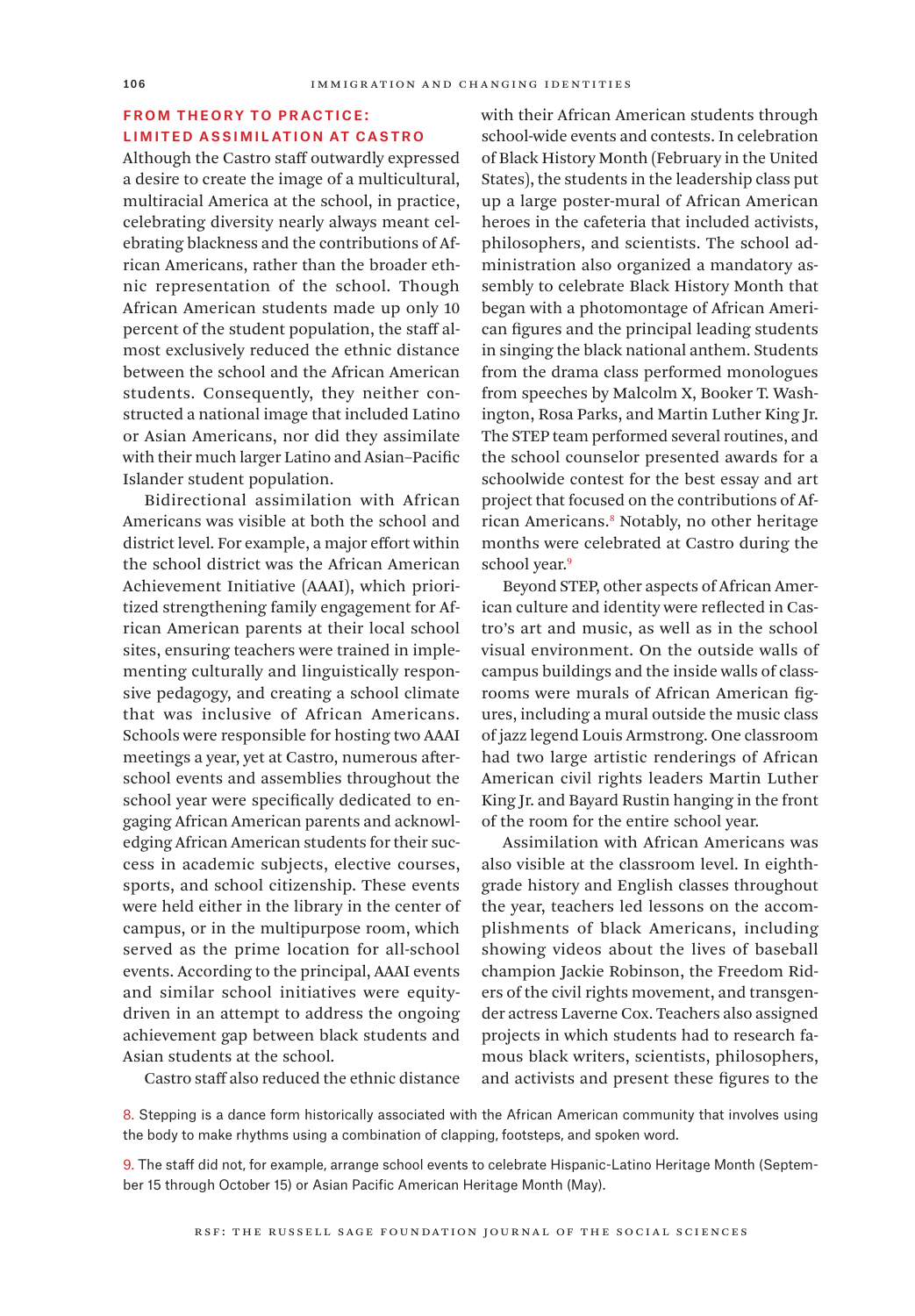class. Students learned about leading abolitionist Harriet Tubman; hip-hop and rap artist Tupac Shakur; Barbara Jordan, the first African American woman in the U.S. House of Representatives; and Madam C. J. Walker, actress and entrepreneur of the early twentieth century. In two eighth-grade history classes, teachers showed episodes from the 1970s television miniseries *Roots,* describing the history of African Americans in the United States from the perspective of descendants of African slaves. Students also read literature by African American authors in their ELA classes, including *Bronx Masquerade* by Nikki Grimes, a story about identity, belonging, and poetry told from the perspective of black and Latino youth in the inner city.

In short, the Castro staff used critical multicultural education—specifically, Afro-centric programming, practices, and curricula—that effectively reduced the ethnic distance between the schooling institution and the African American students. Moreover, the staff created a context in which African Americans were "true Americans," despite ongoing inequality. Black Americans were projected as valuable members of both the national and school community and were incorporated into a diverse model of the American nation.

In sharp contrast to the African American students, the Castro staff made little effort to reduce the ethnic distance between the school and the Latino, Asian, or Pacific Islander students, despite the fact that these groups together made up the vast majority of the student population. The contributions of Latino and Asian Americans were entirely absent from school assemblies, events, and the school visual environment. While numerous classroom walls displayed imagery of African American figures, they did not display similar imagery of Latino or Asian Americans. Nor were there student groups or clubs like the STEP team that reflected the musical or dancing traditions of other ethnic groups. Interviews with the staff suggested that in the past, a Polynesian dance club had briefly existed at the school and performed at the school talent show, but at the time of data collection, this group was essentially defunct and received little, if any, attention from the administration.

Although Latino families represented the majority of students at the school, these parents were not meaningfully incorporated into the activities of Castro. Many of the Latino parents had immigrated to the United States from Mexico and Central America and were Spanishdominant, yet few staff members spoke Spanish at the school. One of these was Ms. Morales, the parent outreach coordinator who worked only part time at Castro. She organized a variety of educational workshops, English classes, and translation services for parents. However, informal conversations with Ms. Morales and Latino students suggested that she was one of the few staff members Latino parents interacted with at the school. Whereas activities with African American parents through AAAI took place in the center of campus, close to the administrative offices, activities for Latino parents were typically held in The Parent Center/ Centro de Padres, which was located in a bungalow at the edge of the school campus. It was rare to see Latino parents in other areas of the school; the exception being the main office, where parents typically went to handle disciplinary issues with their child.10

At the classroom level, assimilation with Latino and Asian communities was also notably absent. In seven months of observations at the school, only twice did staff members provide curriculum that included a prominent Latino figure. On one occasion, the date was May 5, popularly known in the United States as Cinco de Mayo, a holiday originating in Mexico celebrating the defeat of the French by the Mexican army at the Battle of Puebla. This holiday has since become popularized in the United States as a day to celebrate a stereotypical, cartoon version of Mexican culture—including wearing *panchos* and *sombreros* and drinking Mexican beer—and has largely been detached from its historic significance. On this day, one of the ELA teachers, Ms. Fisher, began class this way:

10. Although parents' legal status may have affected their engagement at school, particularly among undocumented parents, it was largely unknown to the staff and was not collected for this study. That said, the staff typically included undocumented immigrants in their imagined vision of the national community.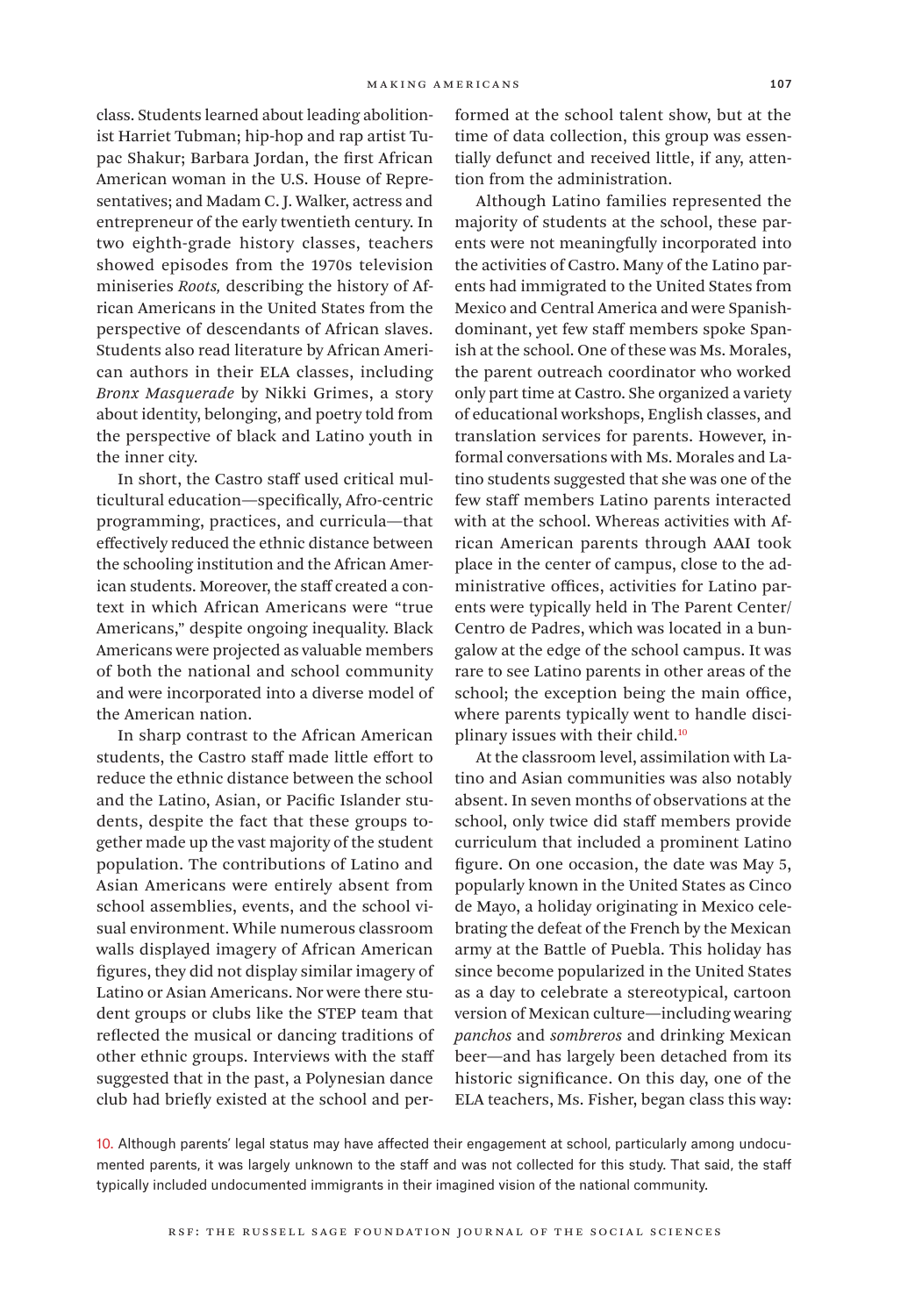- Ms. Fisher: We're going to talk about César Chávez today. Why today?
- Ava: (enthusiastically raises her hand) Because it's Cinco de Mayo!
- Sonia: What?
- Ava: Cinco de Mayo.
- Ms. Fisher: That's right. So we're going to spend some time talking about him.

Ms. Fisher proceeded to have a discussion with the students about economic injustice, then showed a video on César Chávez, noted migrant labor activist.

Several things were noteworthy about this event. First, Ms. Fisher did not explain the significance of Cinco de Mayo, including its origin as a Mexican holiday that was then appropriated by Americans. By contrast, on Saint Patrick's Day in March, both the mainstream and EL teachers showed multiple videos in class explaining the historical origins and meaning of the holiday to Irish Americans. Second, despite the complete lack of connection between César Chávez and Cinco de Mayo, this was the only day during the school year that Ms. Fisher chose to focus on a Latino figure, specifically a Mexican American figure. César Chávez thus became a tokenized representation of Mexican culture more broadly, rather than a meaningful model of a Mexican American hero.

The only other occasion in which a Latino figure was mentioned in class was during a final assignment for U.S. history in which students had to choose a historical figure to research and portray for a living museum. The teacher, Ms. Walker, gave students a list of American figures to choose from (or they could research another figure), which included mostly white American and some African American figures. Also on this list was Pancho Villa, a controversial figure from the Mexican Revolution. When I asked Ms. Walker whether the

class had discussed Pancho Villa during the school year, possibly on a day when I was not on-site, she responded that they had not covered him in the curriculum, but that she wanted to include "someone from their culture." Indeed, Pancho Villa was a popular pick among the Latino boys in several of her classes. As one Mexican American boy explained on his poster, he selected Pancho Villa precisely because he was "the same culture." However, this event highlighted the trivialization of Mexican culture at Castro. Rather than integrate multiple models of Mexican American or other Latino American heroes into the curriculum, as the teachers had done with African Americans, Ms. Walker chose a Mexican national to represent Latino identity. Consequently, in this class, the only option available to represent a Latino was to be a foreigner.

Asian Americans and other ethnoracial groups were even more absent from classroom curricula than Latino Americans. On no occasion was an Asian American hero discussed in school curricula or programing. Moreover, several history teachers skipped the limited content provided in the U.S. history textbook that acknowledged the longtime presence of Chinese and Mexican communities in the country.11 This included chapters addressing Chinese immigrants and the Chinese Exclusion Act, the settlements and culture of Mexican *Californios* in the early 1800s, and the Mexican-American War. Although teachers regularly face difficult choices about which content to cover in a school year, as well as institutional constraints around these choices (for example, test-based accountability), these notable exclusions effectively erased the early contributions and struggles of Asians and Latinos in the United States.

One teacher, Ms. Fisher, made some effort to educate her students about "other" (non-

11. The textbook used throughout the school district was *United States History: Independence to 1914*, published by Holt Rinehart & Winston (2006). Teachers described having a great deal of autonomy regarding which classroom materials they used as long as they met the state content standards for the eighth grade. This meant that the teachers' reliance on textbooks varied a great deal, but was more common for teaching history than ELA. In California at the time of data collection, teachers were accountable to standards released in 1998 before the arrival of new Common Core standards. The standards expected students to know about Mexican settlements of the early 1800s, the outcomes of the Mexican-American War on the lives of Mexican Americans today, and immigration to the northeast, but they make no mention of any Asian immigrants.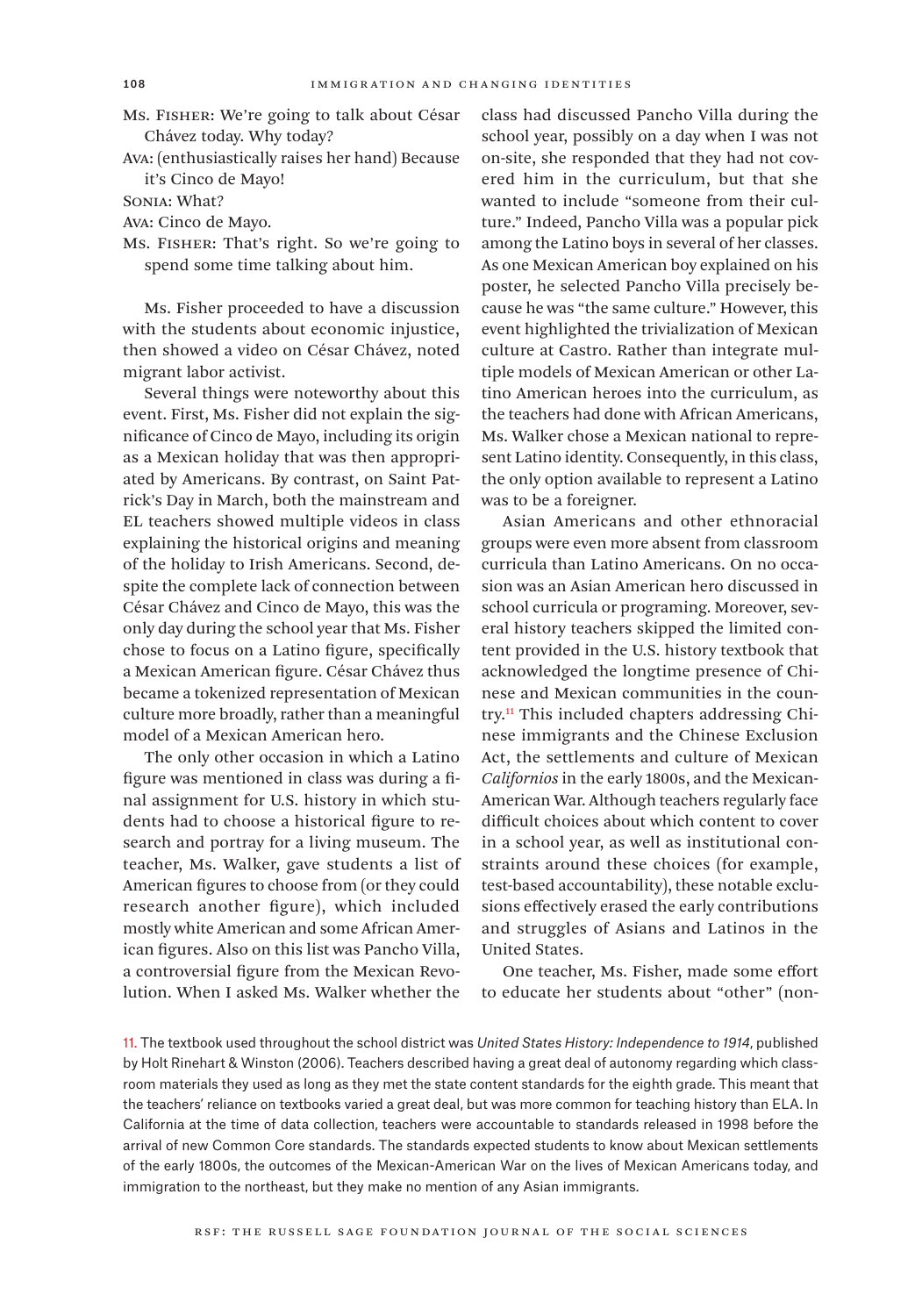Christian) religions and holidays, including a lesson on Chinese New Year, yet the accompanying classroom discussions and assignments had the effect of distancing Chinese culture from American culture. Ms. Fisher began the lesson by telling the class, "Today you're going to write an essay about whether you should celebrate Chinese New Year or American New Year to work on your argumentative writing." She then passed out an article with two passages for the students to read. One passage was about celebrating the New Year in America and the other was about celebrating the New Year in China. After reading the passages aloud as a class, Ms. Fisher prepped the students on how to write their essays.

Ms. Fisher: You need to choose one. [American New Year or Chinese New Year] CARLOS: I thought you could choose both. STEVEN: Yeah.

Without addressing these comments, Ms. Fisher went on to explain her model for writing the essay. Yet, as this brief exchange shows, the students disagreed with the premise of the assignment, which made them choose which holiday to celebrate as opposed to being able to celebrate both holidays, traditions, and cultures. In reality, many Chinese Americans in the United States celebrate Chinese New Year and the New Year on January first, and many non–Chinese Americans participate in Chinese New Year celebrations. The assignment, however, presented a forced choice: in essence, students could either be Chinese or American, but not both. Celebrating Chinese New Year thus turned into a marker that you were *not* American.

To summarize, although the staff made targeted efforts to include African Americans as true Americans within the national imaginary and to reduce the ethnic distance between these students and the school, the same could not be said for other ethnoracial groups at Castro, including Latino or Asian students. Using pedagogical strategies in line with CME and CRT, the staff directly challenged the hegemonic construction of true Americans as exclusively white and of European descent. However, when they attempted to incorporate Latino or

Asian identities within the school, they reproduced a token or essentialized representation of these identities or constructed them as foreign. It was thus not surprising that when Castro students were asked during their interviews to describe Americans, they in many ways reproduced the boundaries of American identity that were reflected in school practices and curricula.

# Assimilation and Student National Identification

This article began with the assumption that becoming American happens through the process of assimilation. I therefore expected that bidirectional assimilation would support the national identification of immigrant and minority groups by creating a modified image of a core national that was more ethnically similar to these groups and thus more easily recognizable. At Castro, interviews with eighthgrade students showed that African American students were indeed more likely than other ethnic groups to reproduce the multicultural national narrative put forth by the school staff that included African Americans specifically. They also more strongly identified as American themselves. However, in this same context, where Latinos and Asians were rarely depicted as American nationals or were absent from the national narrative altogether, Latino, Asian, and Pacific Islander students predominately reproduced the ethnocultural image of Americans as white and English monolingual that is prevalent in mainstream media and policy (Linton 2009; Gándara and Hopkins 2010). Based on this definition of Americanness, Latino and Asian–Pacific Islander respondents typically separated their American English identity from their ethnic minoritylanguage identity, or did not identify as American at all.

# African American Student Perceptions of Americans

African American students at Castro generally believed that America is a multiracial society that offers freedoms and opportunities not available in other countries. Consistent with the staff's views, they also believed that diversity, tolerance, and multiculturalism were na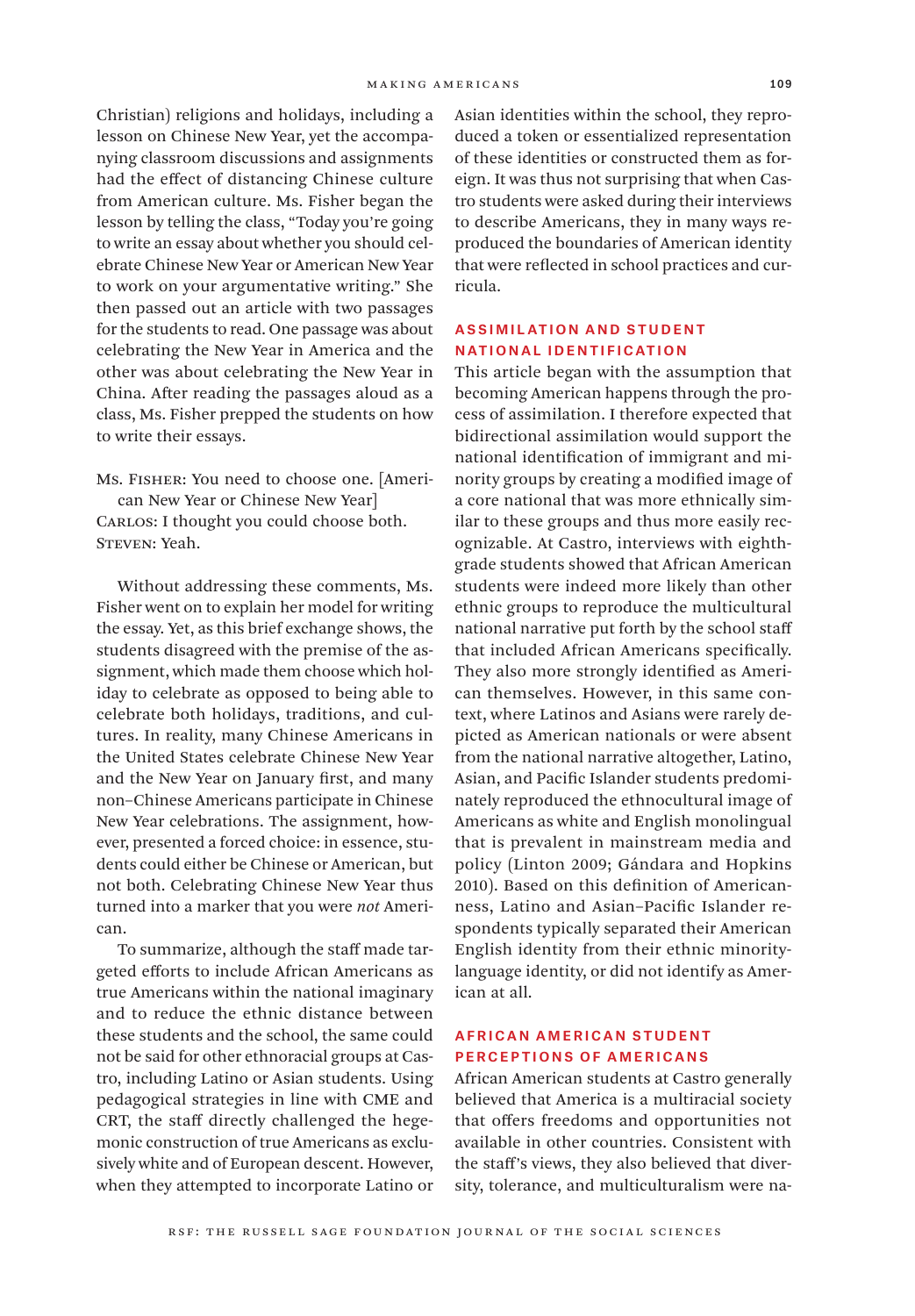tional values, despite the country's ongoing struggle with racism.

Lucas's description of Americans well exemplifies the common view among the African American students, specifically that Americans are a diverse people of many backgrounds and cultures, rather than a fixed, homogeneous culture. His own mixed ethnic identity as African American and Fijian reflects this diversity.

I would describe [Americans] as, you know, they're diverse in culture, like they're not just one. They're like, they can be Italian and German, like especially with the . . . Caucasian people, like they're not just one. They're not just German, specifically. They're like Italian, Irish and so forth and so on. And like with Hispanic people, they're not just Hispanic, they're El Salvadorian and Puerto Rican and Spaniard. So it's, you know, it's just a mix of cultures with everybody. They're not just one particular thing.

African American students also commonly suggested that to be American is to be accepting of all people, regardless of cultural background, and to reject prejudice. Concurrently, African American students often attributed their strong identification as Americans to the fact that they shared these national values. The views Levi expressed typify those of many of his African American peers, who like him, grew up in the highly diverse community of Bridgeview. I asked Levi to describe the values he thought were important to Americans and later whether he identified as American himself.

Levi: Important values . . . Especially in America, you shouldn't be really judgmental of everyone, because everyone is so different and you can't really . . . You have to be accepting of people.

AUTHOR: How about for yourself personally, do you think of yourself as American?

Levi: Yeah, I think of myself as American. AUTHOR: How come?

Levi: How come? I mean, I feel the culture. I'm really accepting of all people. Unless, you know, like you have some bad thoughts, like

you're prejudiced about people basically. Like you don't like that person because they believe in this, or they have that skin color but . . . yeah . . . I mean, you can't really live in this country if you're not really accepting of different kinds of people. That's what I believe.

Beyond diversity and acceptance, African American students described other aspects of American culture and disposition, including that Americans are smart, loud, dress a certain way, enjoy sports, like to party, like to be "outside the box," walk with swagger and conviction, know how to behave in certain social environments, and have knowledge of American history and heroes. Notably, they also discussed that Americans are free to be who they choose, say what they want, and (with the exception of breaking the law) do what they want, which they believed was not possible in many other countries. These freedoms were also important to their identification as American and their sense of national pride. Brandon, for example, discussed how his daily freedoms and opportunities made him feel American and set Americans apart from people in other countries.

- AUTHOR: So how about for yourself personally, do you think of yourself as American?
- Brandon: Yeah.
- AUTHOR: How come?
- Brandon: Because I was born in the U.S. and lived in the U.S. all my life and I have the freedom to do what I want and when I wanna do it.
- AUTHOR: Are you proud of, or, how proud of you are you being American?
- Brandon: Very, because some people are born not American, and probably going through hell, so for me to be American and living a good life, it makes me happy because some people don't even—can't even do most of the things I do every day. They have to suffer  $so \ldots$
- AUTHOR: Sure, what are some things that you feel like you do every day that other people don't get?
- BRANDON: Fast food, basketball practice, hanging out with friends, homework, talking on

<sup>[.</sup> . .]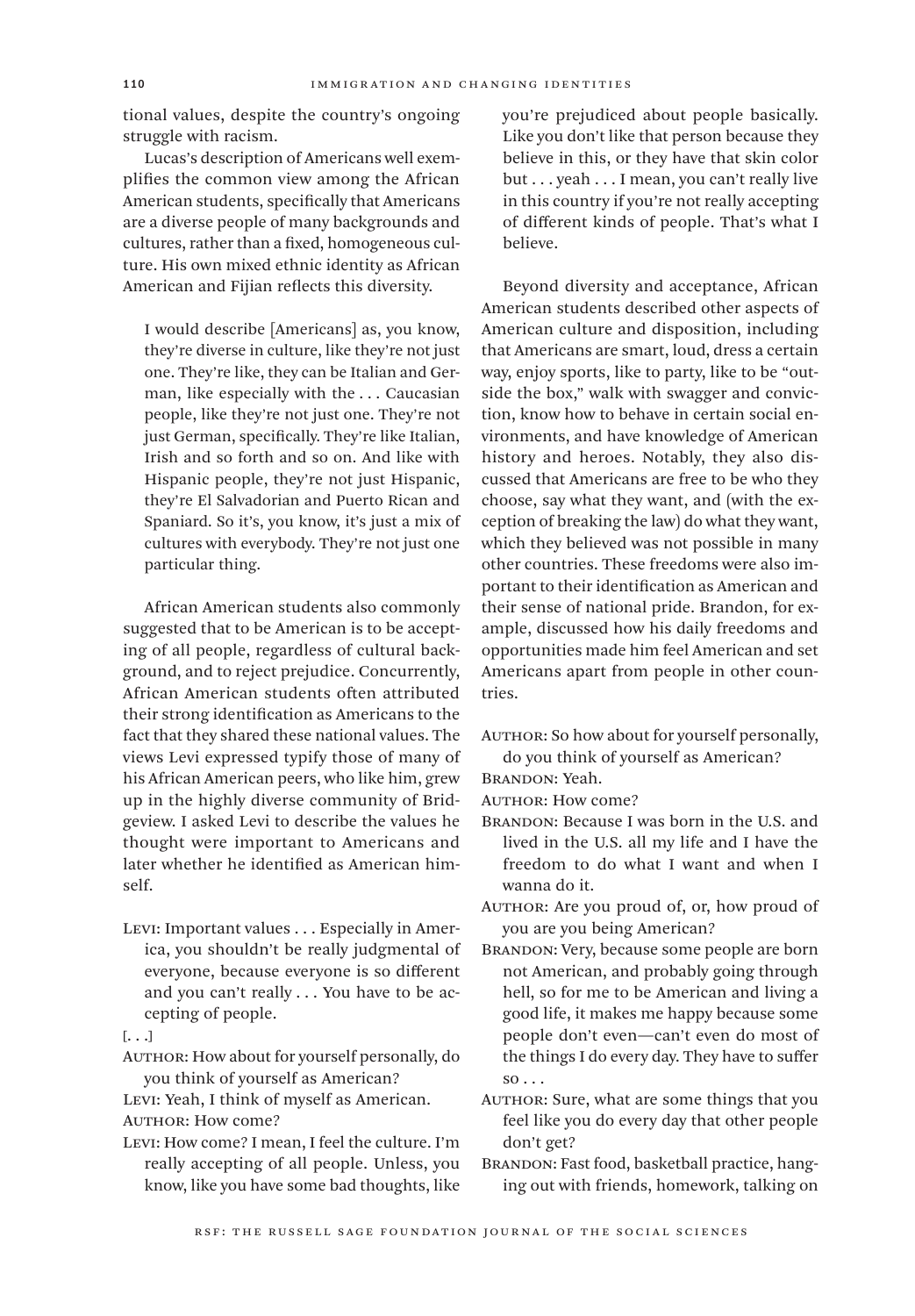the phone. Most people can't do that every day.

An important distinction between African American students and other students at Castro was that African American students rarely used ethnocultural descriptors to define Americans, including race or language. Only one student mentioned race as a defining feature of Americans, but as a measure of inclusion rather than exclusion. This student, Olivia, said that her racial identity as African American is what made her feel American. She also used the example of African Americans overcoming slavery to exemplify that Americans (broadly) are strong and smart. African American students also rarely used English to describe fellow nationals. Nearly all of them saw value in learning multiple languages and believed this should be required of all Americans. In their view, one's identity as a true American was based less on specific ascriptive attributes, and more on pluralism, acceptance across social differences, and freedoms. Based on these definitions, African American students strongly identified as American.<sup>12</sup>

### LATINO AND ASIAN-PACIFIC ISLANDER Student Perceptions of **AMERICANS**

In contrast to the African American students, Latino and Asian–Pacific Islander students most often described Americans in ethnocultural terms, specifically as white and English monolingual. They also commonly conflated their national, racial, and linguistic identities, unlike their African American peers.

Latino and Asian–Pacific Islander students generally believed that true Americans—whom they sometimes referred to as American Americans or full Americans—speak English, do not speak another language, and do not have an accent. The majority of these students also described Americans as white, explicitly noting their white or light skin, blond hair, and blue

eyes. They used these ascriptive features to construct a social boundary that determined who was also partially American and who was foreign.

Emilio's view captures this position well. Like most of the Latino and Asian–Pacific Islander students at the school, Emilio is bilingual and a U.S.-born child of immigrant parents. He grew up in Bridgeview but his parents are from Mexico. Here Emilio uses a combination of race, language, and accent to distinguish full Americans from others.

- AUTHOR: Do you think you can tell when someone is not American?
- Emilio: I think everyone says this—that it's because of your color and your accent.

AUTHOR: What do you mean by color?

Emilio: Usually everyone is white. My friends that are American, fully American, they're all white. They're usually not tanned. They have light hair, like light brown or blonde. Their accent is full-on English. They don't have an accent.

This definition of American in terms of English and whiteness strongly affected the national identification of Latino and Asian–Pacific Islander students and their relationship to school. Although most Latino and Asian–Pacific Islander students identified as American to some degree, their connection to American identity predominately came from their identity as English speakers. This also meant that Latino and Asian–Pacific Islander students felt American when they were in settings where they mostly spoke English, including at school. Conversely, they felt less American or not American when they spoke Spanish, Tagalog, or Mandarin, or when they were in an environment where minority languages were dominant, usually at home or with their family. Roughly half of the Latino respondents described being split as both Mexican and American for this very reason, rather than identify-

12. The one white student interviewed for this project, Kaylee, had a similar view of Americans as the African American students. Kaylee described Americans in terms of their freedoms and rights, and specifically referenced the struggle of African Americans for freedom as an exemplar for why Americans nationally have the freedoms they do. She said she learned about these freedoms from videos in history class, including a video on the Freedom Riders of the civil rights movement.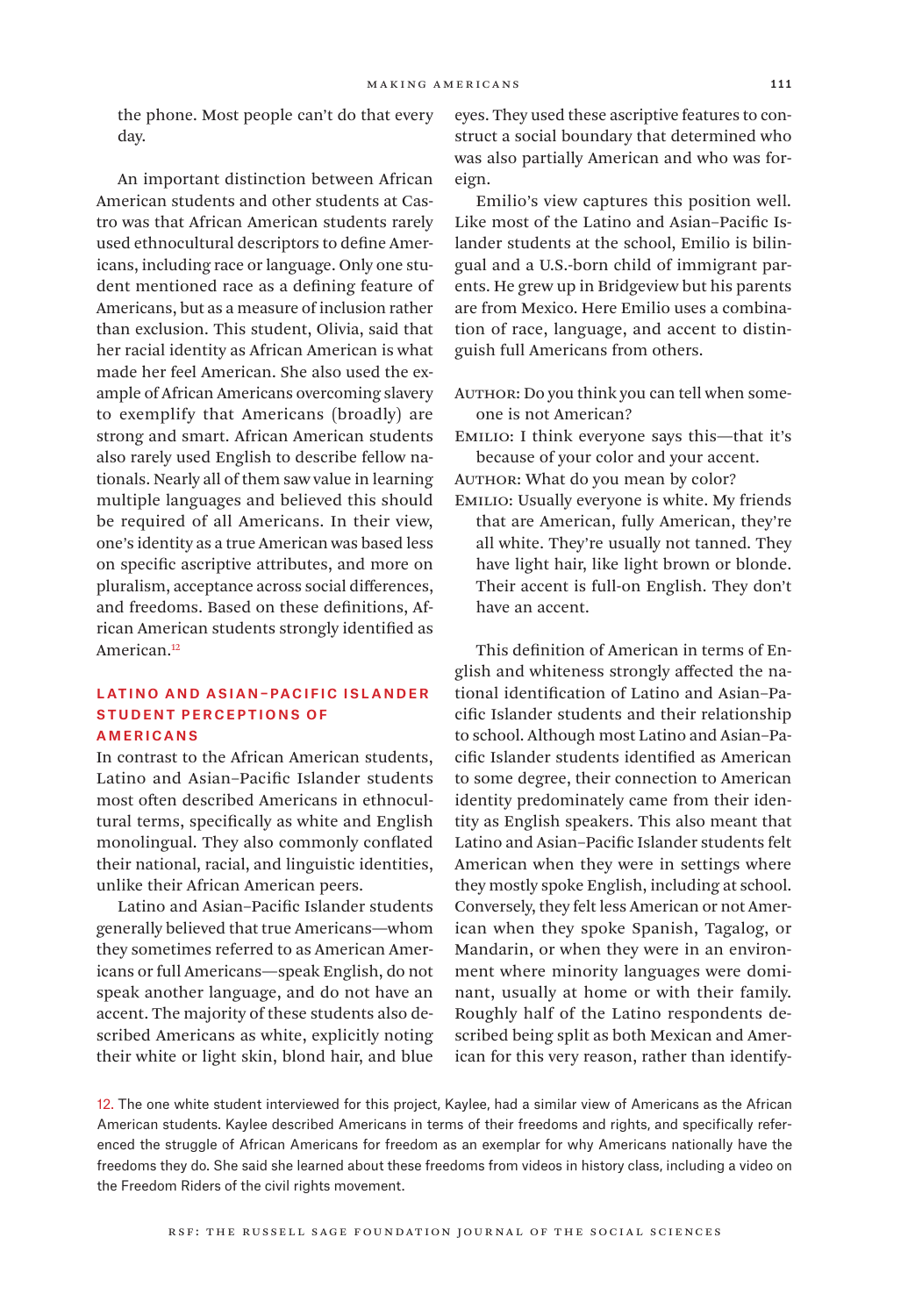ing as a hybrid Mexican American identity. Their American side was their Englishspeaking, school-going side, and their Mexican side was their Spanish-speaking family side.

Laura's interview best demonstrates the feelings of many Latino students. Laura is a second-generation Mexican American and a bilingual English-Spanish speaker. Here she explains her split identity as half American and half Mexican:

- Laura: I feel that I am half and half because a large proportion of my life revolves around being American because I speak a lot of English, and because the community around me is mostly people who live in here and who speak this language. But then, there's always the other half of my family . . . they speak Spanish. We usually have that.... how would you explain it? Not so much belief, but it's the culture we share together. So half—like my life usually revolves around the American side, but then I have some parts of my life where it's the Mexican and I talk and I'm used to being in like a Spanish-speaking community and I have the stereotypical Spanish food and those kinds of things.
- AUTHOR: Got it. So, which aspects of your life do you feel like the American side revolves around?
- Laura: School, education. That's the large part, a large proportion of my life.

AUTHOR: Yeah.

LAURA: That's like my number one thing.... Because it's English, because . . . we're usually taught that.

Laura's association between her English identity and her American identity was common among the Latino and Asian respondents. Indeed, studies of American identity among immigrant and second-generation minority groups have found a similar association between American identity and English (Lippi-Green 2012), and between this association and schooling (Olsen 1997; Olsen 2000). Notably, students like Laura have learned to compartmentalize their American English identity and their ethnic Spanish identity. Much like the activity when students had to choose between

celebrating American New Year and Chinese New Year, the interviews with Latino students suggest that many have internalized a forced separation between their ethnic and national selves. Yet instead of choosing one or the other, most Latino students felt an attachment to both. At the same time, they saw this hyphenated or split identity as an indication that they were not fully American.

For Latino and Asian–Pacific Islander students who defined American identity in terms of both English and whiteness, these students either struggled to identify as American or did not identify as American at all, including those who were U.S. born. In their view, whiteness functioned as yet another boundary that prevented them from seeing themselves as full Americans. Take Sam, for example, a secondgeneration Chinese American who struggled with this issue. When first asked to describe Americans, Sam characterized them as white and blond. He then elaborated that you could tell Asians and Hispanics were not American because they "look different than white people." I later asked Sam whether he identified as American. He responded this way:

Sam: Yeah, I think.

- AUTHOR: Okay, how come?
- Sam: Because I was born here and. . . . I don't know. I don't know. I'm not sure.
- AUTHOR: You're not-okay, so what makes you not sure?
- Sam: Because my parents are a different race, yeah.
- AUTHOR: Okay. You're saying they are a different race. What are you referring to?

Sam: Errrr, I don't know.

AUTHOR: That they're—that they're Chinese or that they're Asian?

Sam: They're Asian.

Sam questioned his identity as American because of his family's racial background. In his view, to be American is to be white, and as he and his parents are Asian, he cannot be a true American, despite the fact that he was born in the United States. This same feeling was shared by U.S.-born Latinos, as well as Filipino immigrants who similarly defined Americans in terms of whiteness. Whereas English fluency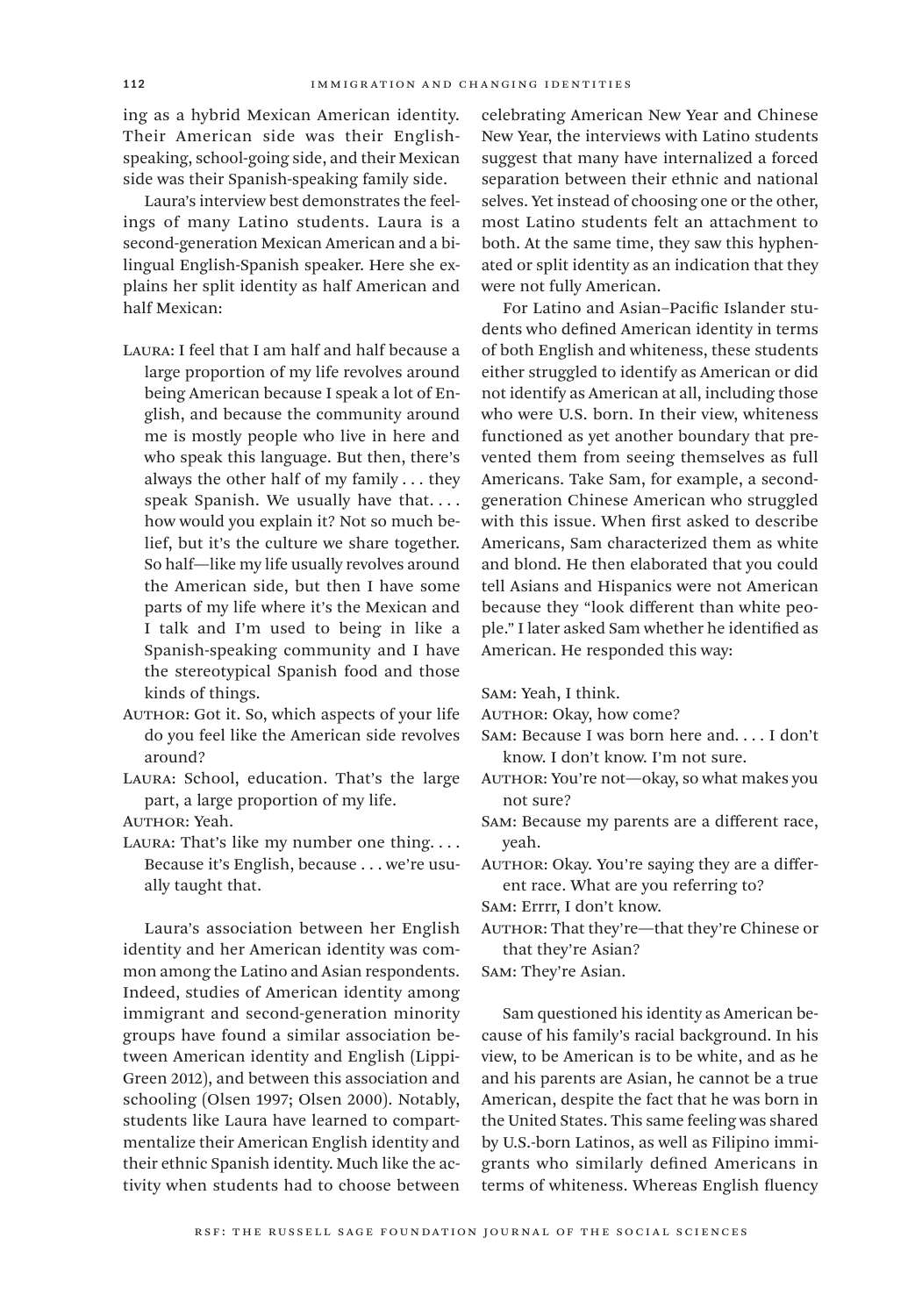provided an avenue for these students to at least partially identify as American, race served as an impenetrable boundary that prevented these students from identifying as core nationals.

Even Julie, a mixed-race Pacific Islander and white student whose family had been in the United States for over three generations, similarly described "straight Americans" (true Americans) as white and rejected identifying as American herself: "I don't personally think I'm an American because like, I'm like mixed with so many different cultures. . . . I don't think I'm just straight American, like straight white people. I'm mostly Pacific Islander, and so that's why I like, tend to not think that I'm American."

Julie preferred to identify as Islander or Hawaiian and distanced herself from Americans she felt were both homophobic and prejudiced against nonwhite groups. Her perspective is particularly illuminating because it shows that an ethnocultural description of Americans extended well into the fourth generation of Asian–Pacific Islander students, suggesting that this description does not necessarily disappear with more generations in the United States.

Latino and Asian–Pacific Islander students thus viewed the American nation in fundamentally different ways from African American students, largely because of their different perceptions of how race and language were social boundaries to national inclusion. These views may be partially explained by the dramatic difference in the way Latinos, Asians, and African Americans were included within the national imaginary of the school. African Americans were consistently constructed as core members of the national mainstream and the achievements of African American students were celebrated. This provided an image of Americans that was more ethnically similar to the African American students, enabling them to more easily recognize themselves as members of the nation (Miller 1995). However, Latinos and Asians were almost entirely left out of the national image constructed by the staff, mirroring the relative absence of these communities from the historical memory of the nation (Donato 1997). Thus, Latino and Asian students were less able to recognize their fuller cultural selves in the national community, and often reproduced a definition of Americanness based primarily on English-speaking ability.

#### Discussion and Implications

This article illustrates the role of bidirectional assimilation in shaping both shared notions of national identity and national identification. I theorized that bidirectional assimilation can produce a modified definition of a core national that is more ethnically similar to immigrant and minority groups, facilitating the identification of these groups as American. I showed empirically how this relationship plays out within one of the most important institutions in the Americanization process: schools. Although many factors contribute to how children imagine the nation, the role of schools in shaping national perceptions should not be underestimated.<sup>13</sup> In schools, students learn the nation's values (freedom, democracy, equality), the common language, and the history of the country and its people. Thus, although findings from this study are not generalizable statistically, they show how new shared notions of Americanness can emerge through the process of assimilation within highly diverse schools.

In the case of Castro Middle School, staff efforts to reduce the ethnic distance between the school and African American students were guided by their image of the nation as multicultural and racially diverse, which they wished to reproduce among students. However, observational data showed that in practice, bidirectional assimilation at Castro was limited by a racial paradigm that constructed race and diversity in America as almost exclusively limited to the experiences of blacks and whites (Perea 1997). Thus, while the staff reduced the ethnic distance with their small African American student population through school programming, events, and curricula that highlighted the ex-

13. Other factors may include parent background, local politics, and dominant portrayals of Americans in the media and policy. However, little empirical research has actually explored how these other factors shape the national perceptions of children.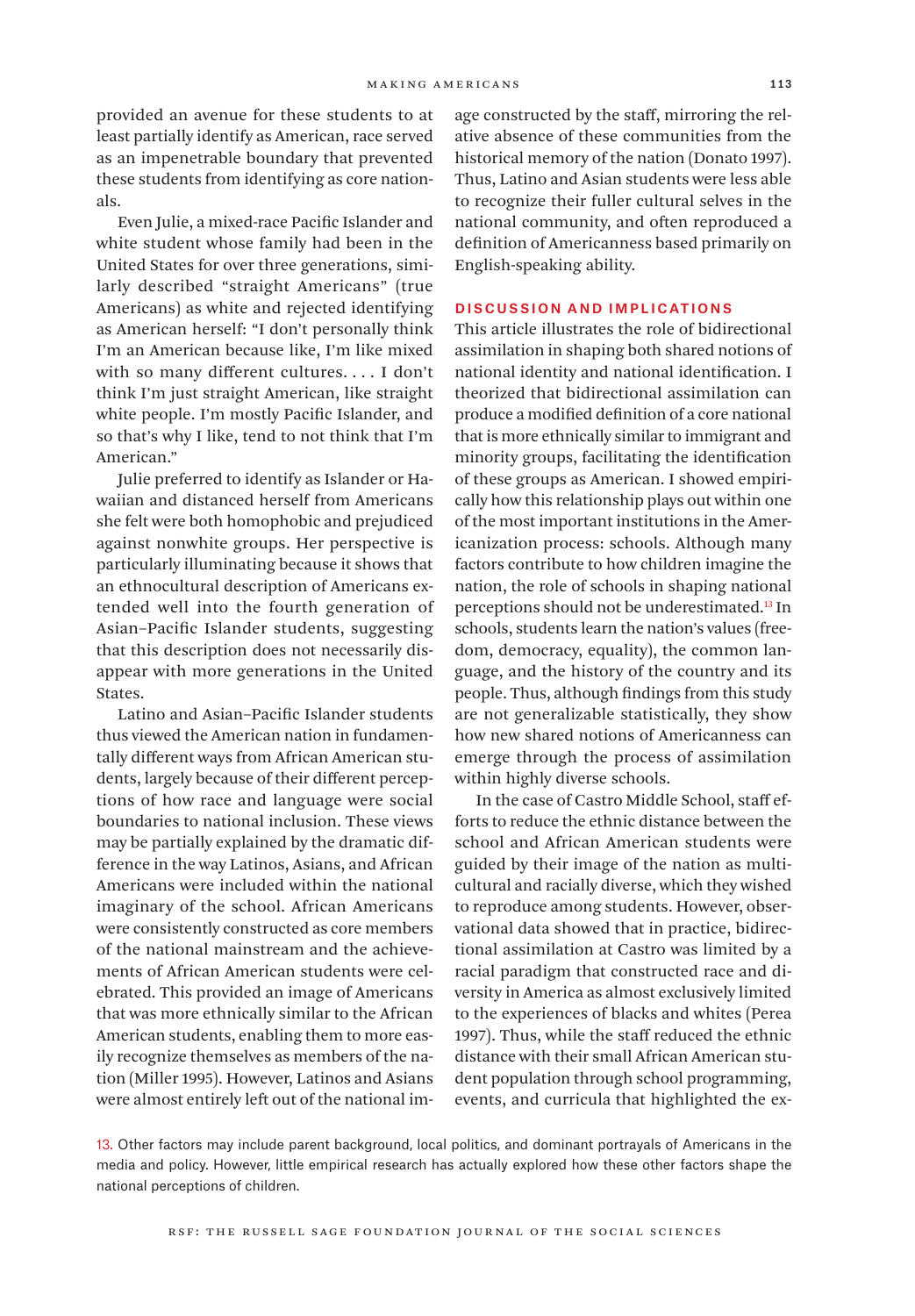periences and culture of African Americans, they did not assimilate with their much larger Latino and Asian student populations. Latino and Asian identities were notably absent from the national community within the school. On the few occasions when they were included in curriculum, they appeared in an essentialized or foreign form, as in the examples of César Chávez and Pancho Villa.

This disparity in representation may be partly due to the limited availability of alternative racial frames within the American national imaginary and mainstream institutions. The history of slavery, the national trauma of the Civil War, and the iconography of the civil rights movement have profoundly shaped the racial discourse and historical memory of the country. The lack of shared national memories and mainstream curriculum materials that acknowledge the contributions of nonblack minority groups means educators have limited resources to construct a national image that challenges a black-white racial binary paradigm, even in a school like Castro, where staff members take a race-conscious approach to school inclusion.

Despite these disparities in practice, assimilation between the school and African American students at Castro was shown to support their national identification. The staff constructed African Americans as true Americans, despite ongoing racism in the country. This image enabled African American students to more easily recognize themselves as core nationals and to identify as such. These findings contradict those of Theiss-Morse's national study of American identity, which showed that strong American identifiers were more likely to define prototypical Americans in ethnocultural terms and black respondents were more likely to consider themselves atypical Americans relative to other racial groups (2009). This study suggests that theories of national identity must take into account the potential of assimilation to shift the definition of a prototypical American away from an ethnocultural model and toward a model that reflects the identities of historically marginalized groups. In local contexts where this is the case, ethnic minorities—including African Americans—may more likely view themselves as typical Americans.

In contrast to the African American students at Castro, Latino and Asian–Pacific Islander students more often reproduced an ethnocultural model of Americanness, defined primarily as English monolingual and white. This definition led many of the Latino and Asian students to either split their national and ethnic identity into two non-overlapping parts (such as English American and Spanish Mexican), or to reject an American identification outright. These findings are consistent with studies of ethnic and national identity among Latino and Asian students in college (Devos, Gavin, and Quintana 2010; Cheryan and Monin 2005), secondgeneration Latino and Asian Americans (Bloemraad 2013; Lash 2017), and high school immigrants of various backgrounds (Olsen 1997) that found similar associations between American identity, English, and whiteness. We might predict that these associations would disappear with more time in the United States and more exposure to American multiculturalism. Yet the interview with Julie (fourth-generation Pacific Islander white student) suggests that, rather than a marker of students' newcomer status, ethnocultural descriptions of Americans are more likely a reflection of the history of colonialism and the continuing racialization of Latino and Asian groups as Other, inferior, or foreign (Tuan 1998; Oboler 1997; Kim 1999). Still, the persistence of the ethnocultural narrative among the Latino and Asian students at Castro is noteworthy given the school's concerted efforts to construct a national image that was inclusive of African Americans*.*

Certainly the ethnocultural model of the nation has deep roots in U.S. history and continues to be reproduced at the macro-level of mainstream media, language policy, and antiimmigrant policies (Linton 2009; Gándara and Hopkins 2010; Chavez 2008), as well as at the meso-level of school practice (Olsen 1997; Lippi-Green 2012; Pérez Huber 2011; Crawford 2000). It is therefore possible that the school's message of national diversity was not enough to counter the hegemonic ethnocultural narrative from being reproduced among Latino and Asian students, particularly given that these students were not presented with a model of Americanness that included their ethnic or racial identities at the school. Scholarship from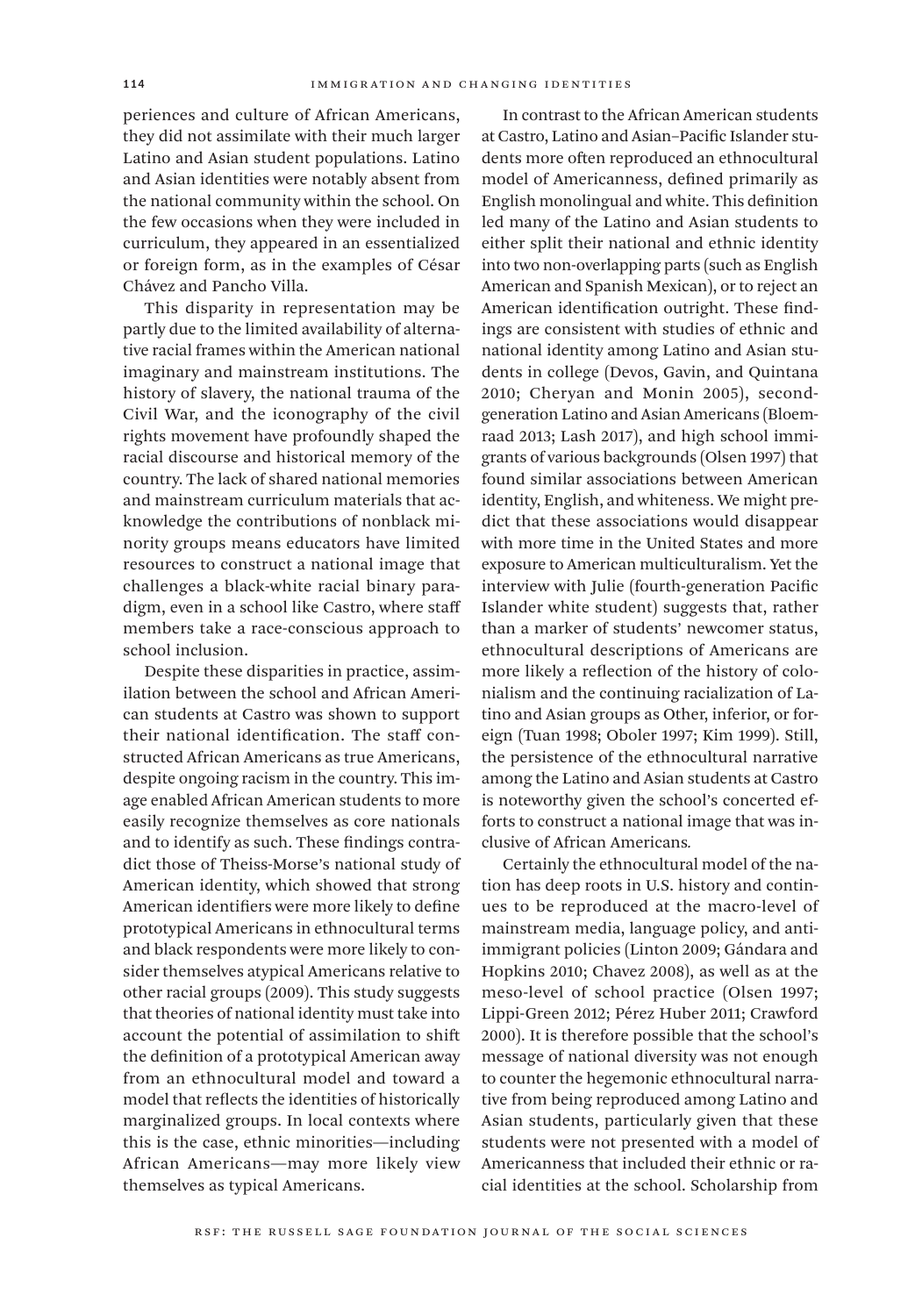sociolinguistics further suggests that the strong association between standard English and whiteness (Bucholtz 2001) effectively positions African Americans as distorters of English or not "true English-speakers" (Lippi-Green 2012). This may explain why Latino and Asian students who described true Americans primarily in terms of English did not include African Americans in their description, especially given the staff's regular enforcement of standard English as the linguistic norm of the school. More research is needed to explore whether Latino or Asian students have a more pluralist view of the nation and stronger national identification if they attend a school with a more critical language ideology or more expansive view of national diversity.

Although this study confirms the ongoing significance of race in the assimilation process, it provides important nuance to the existing literature on this point. Sociologists have posited that race may be a barrier to the incorporation of immigrants within the host society, but largely characterized the host society (or at least the upwardly mobile sector) as white, Anglo, and middle class (Gordon 1964; Portes and Zhou 1993). My findings reveal that even in a local context where the American mainstream included blackness, race still presented a barrier to the incorporation of Latino and Asian students. This study also complicates Portes and Zhou's argument that interaction with native-born youth of the inner city and ties to African American culture will necessarily lead to downward assimilation and a rejection of mainstream America (1993). The findings from Castro suggest that were mainstream institutions to construct an image of the nation that includes African American identity, this would support a positive American identification among these youths.

Finally, this research shows how the process of assimilation and the outcome of national identification are both influenced by local definitions of the mainstream. The findings demonstrate that district policies, school leadership, the ethnic composition of students and staff, and the politics of the local community all shape how the boundaries of the nation are reproduced among youth, as well as how the assimilation process unfolds at the institutional and group level. Future research should continue to explore assimilation in context, providing important nuance to existing quantitative scholarship.

This study carries a number of implications for schools and classrooms as they navigate a changing national terrain. How we define ourselves as a nation and whom we see ourselves becoming as a result of the influence of immigration has significant implications for national educational standards, language policy decisions, textbook and curriculum design, and teacher education and professional development. Findings from this study may therefore guide policymakers, curriculum designers, and practitioners toward creating a national narrative that is inclusive of our increasingly diverse population. At the micro level, this study also illuminates the conscious and unconscious ways that school staff members transmit messages to students about who does and does not belong in the nation. As student's sense of belonging is significantly linked to academic achievement and motivation (Osterman 2000), the findings suggest that educators should ensure their model of national inclusion aligns with school practices at the organizational, programmatic, and curricular level, as well as in daily interactions with students. Educators must also reflect on how their model of diversity may exclude students from full membership in the national community based on race, language, or culture.

#### **REFERENCES**

- Alba, Richard, and Victor Nee. 2003. *Remaking the American Mainstream: Assimilation and Contemporary Immigration*. Cambridge, Mass.: Harvard University Press.
- Anderson, Benedict. 1983. *Imagined Communities: Reflections on the Origin and Spread of Nationalism*. London: Verso.
- Banks, James A. 2008. "Diversity, Group Identity, and Citizenship Education in a Global Age." *Educational Researcher* 37(3): 129–39.
- Bloemraad, Irene. 2013. "Being American/Becoming American: Birthright Citizenship and Immigrants' Membership in the United States." *Studies in Law, Politics and Society* 60(1): 55–84.
- Brown, Bryan A. 2004. "Discursive Identity: Assimilation into the Culture of Science and Its Implica-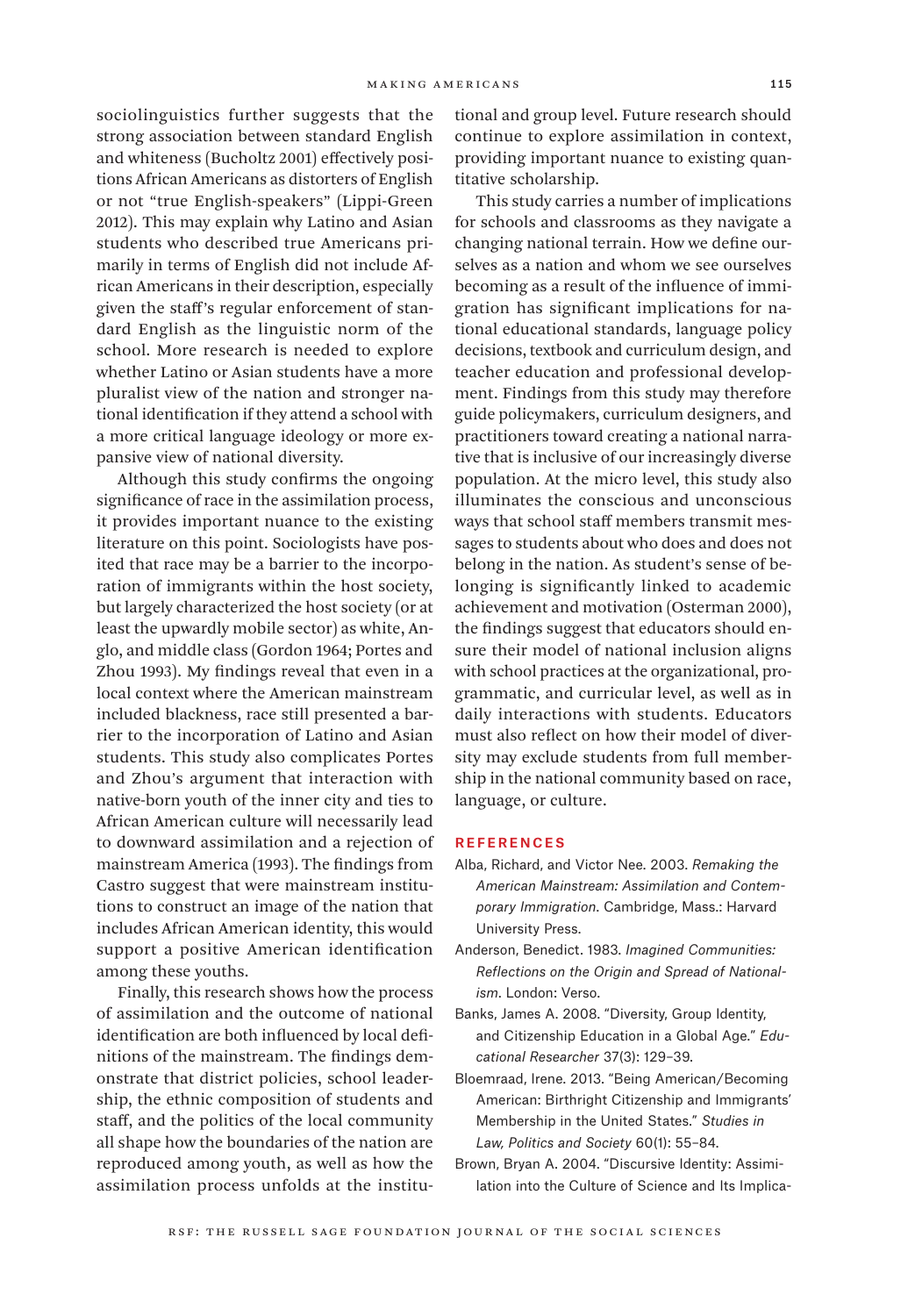tions for Minority Students." *Journal of Research in Science Teaching* 41(8): 810–34. DOI:10.1002 /tea.20228.

- Bucholtz, Mary. 2001. "The Whiteness of Nerds: Superstandard English and Racial Markedness." *Journal of Linguistic Anthropology* 11(1): 84–100.
- Charmaz, Kathy. 1995. "Grounded Theory." In *Rethinking Methods in Psychology*, edited by Jonathan A. Smith, Rom Harré, and Luk Van Langenhove. London: Sage Publications.
- Chavez, Leo R. 2008. *The Latino Threat: Constructing Immigrants, Citizens, and the Nation*. Stanford, Calif.: Stanford University Press.
- Cheryan, Sapna, and Benoît Monin. 2005. "'Where Are You Really From?': Asian Americans and Identity Denial." *Journal of Personality and Social Psychology* 89(5): 717–30. DOI:10.1037/0022 –3514.89.5.717.
- Crawford, James. 2000. *At War with Diversity: US Language Policy in an Age of Anxiety*. Tonawanda, N.Y.: Multilingual Matters.
- Devos, Thierry, Kelly Gavin, and Francisco J. Quintana. 2010. "Say 'Adios' to the American Dream? The Interplay Between Ethnic and National Identity Among Latino and Caucasian Americans." *Cultural Diversity & Ethnic Minority Psychology* 16(1): 37–49. DOI:10.1037/a0015868.
- Donato, Rubén. 1997. *The Other Struggle for Equal Schools: Mexican Americans during the Civil Rights Era*. Albany: State University of New York Press.
- Federal Bureau of Investigation. 2016. "Hate Crime Statistics, 2015." Washington: U.S. Department of Justice. Accessed January 24, 2018. [https://](https://ucr.fbi.gov/hate-crime/2015) [ucr.fbi.gov/hate-crime/2015.](https://ucr.fbi.gov/hate-crime/2015)
- Fox, Jon E., and Cynthia Miller-Idriss. 2008. "Everyday Nationhood." *Ethnicities* 8(4): 536–63.
- Gándara, Patricia. 2013. "Meeting the Needs of Language Minorities." In *Closing the Opportunity Gap: What American Must Do to Give Every Child an Even Chance*, edited by Prudence L. Carter and Kevin G. Welner. Oxford: Oxford University Press.
- Gándara, Patricia, and Megan Hopkins, eds. 2010. *Forbidden Language: English Learners and Restrictive Language Policies*. New York: Teachers College Press.
- Gordon, Milton. 1964. *Assimilation in American Life: The Role of Race, Religion and National Origins*. Oxford: Oxford University Press.
- Ignatiev, Noel. 1995. *How the Irish Became White*. New York: Routledge.
- Jiménez, Tomás R. 2017. *The Other Side of Assimilation: How Immigrants Are Changing American Life*. Berkeley: University of California Press.
- Kim, Claire Jean. 1999. "The Racial Triangulation of Asian Americans." *Politics and Society* 27(1): 105– 38.
- Labaree, David F. 1997. "Public Goods, Private Goods: The American Struggle over Educational Goals." *American Educational Research Journal* 34(1): 39–81.
- Ladson-Billings, Gloria J. 1995. "Toward a Theory of Culturally Relevant Pedagogy." *American Educational Research Journal* 32(3): 465–91.
- -. 1999. "Preparing Teachers for Diverse Student Populations: A Critical Race Theory Perspective." *Review of Research in Education* 24(1): 211–47.
- Linton, April. 2009. "Language Politics and Policy in the United States: Implications for the Immigration Debate." *International Journal of the Sociology of Language* 2009(199): 9–37.
- Lash, Cristina L. 2017. "Defining 'American' in the Context of Immigration: A Case Study of Helping Hands Elementary." *Ethnic and Racial Studies* 40(6): 871–90. DOI: 10.1080/01419870.2016 .1250933.
- Lippi-Green, Rosina. 2012. *English with an Accent: Language Ideology, and Discrimination in the United States*, 2nd ed. New York: Routledge.
- Menchaca, Martha. 1995. *The Mexican Outsiders: A Community History of Marginalization and Discrimination in California*. Austin: University of Texas Press.
- Miller, Cassie, and Alexandra Werner-Winslow. 2016. "Ten Days After: Harassment and Intimidation in the Aftermath of the Election." Montgomery, Al.: Southern Poverty Law Center. Accessed January 24, 2018. [https://www.splcenter.org/sites](https://www.splcenter.org/sites/default/files/com_hate_incidents_report_2017_update.pdf.) [/default/files/com\\_hate\\_incidents\\_report\\_2017](https://www.splcenter.org/sites/default/files/com_hate_incidents_report_2017_update.pdf.) [\\_update.pdf.](https://www.splcenter.org/sites/default/files/com_hate_incidents_report_2017_update.pdf.)
- Miller, David. 1995. *On Nationality*. Oxford: Oxford University Press.
- Oboler, Suzanne. 1997. "'So Far from God, So Close to the United States': The Roots of Hispanic Homogenization." In *Challenging Fronteras: Structuring Latina and Latino Lives in the U.S.*, edited by Mary Romero, Pierrette Hondagneu-Sotelo, and Vilma Ortiz. New York: Routledge.